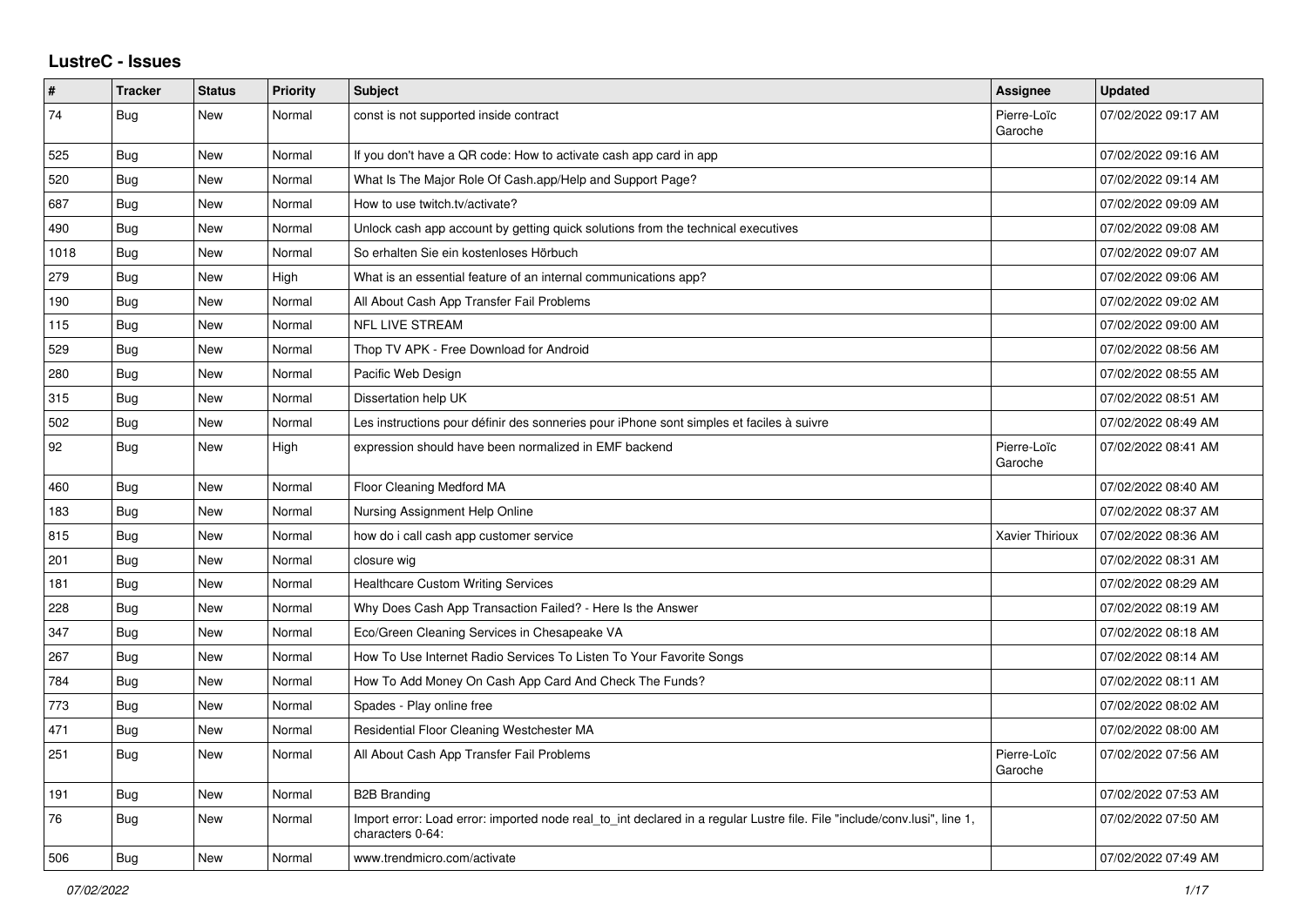| #   | <b>Tracker</b> | <b>Status</b> | <b>Priority</b> | <b>Subject</b>                                                                       | Assignee               | <b>Updated</b>      |
|-----|----------------|---------------|-----------------|--------------------------------------------------------------------------------------|------------------------|---------------------|
| 206 | <b>Bug</b>     | New           | Low             | <b>Cheap Electric Bikes</b>                                                          |                        | 07/02/2022 07:46 AM |
| 690 | Bug            | <b>New</b>    | Normal          | campervan hire                                                                       |                        | 07/02/2022 07:35 AM |
| 500 | Bug            | New           | Normal          | Simply contact the technical team, to find the solution to cash app refund problems. | Pierre-Loïc<br>Garoche | 07/02/2022 07:32 AM |
| 781 | <b>Bug</b>     | <b>New</b>    | Normal          | Free Whatsapp Group to Join                                                          |                        | 07/02/2022 07:28 AM |
| 188 | <b>Bug</b>     | New           | Normal          | Why are university students buying assignments online?                               | Pierre-Loïc<br>Garoche | 07/02/2022 07:25 AM |
| 536 | <b>Bug</b>     | <b>New</b>    | Normal          | How to check the balance on the cash app card                                        | Hamza<br>Bourbouh      | 07/02/2022 07:22 AM |
| 464 | <b>Bug</b>     | New           | Normal          | Upholstery Cleaning Westchester MA                                                   |                        | 07/02/2022 07:19 AM |
| 785 | Bug            | New           | Normal          | How To Get Money Off Cash App Without Card Or With A Card?                           |                        | 07/02/2022 07:16 AM |
| 514 | <b>Bug</b>     | New           | Normal          | Trans-Caribbean                                                                      |                        | 07/02/2022 07:13 AM |
| 627 | <b>Bug</b>     | New           | Normal          | <b>HELO</b>                                                                          |                        | 07/02/2022 07:09 AM |
| 331 | Bug            | New           | Normal          | Water Extraction Services in Norfolk VA                                              |                        | 07/02/2022 06:59 AM |
| 541 | <b>Bug</b>     | New           | Normal          | How to fix the cash app payment failed errors?                                       |                        | 07/02/2022 06:58 AM |
| 278 | <b>Bug</b>     | <b>New</b>    | Normal          | Cash App Help & Solutions - Here You Will Get Better Assistance                      |                        | 07/02/2022 06:56 AM |
| 735 | <b>Bug</b>     | New           | Normal          | A quick fix of how to get money back from cash app stocks                            |                        | 07/02/2022 06:51 AM |
| 699 | <b>Bug</b>     | New           | Normal          | Would you be able to utilize Cash App Twitch?                                        |                        | 07/02/2022 06:51 AM |
| 802 | <b>Bug</b>     | New           | Normal          | Who Is an ETL Engineer                                                               |                        | 07/02/2022 06:40 AM |
| 182 | <b>Bug</b>     | New           | Normal          | <b>Healthcare Custom Writing Services</b>                                            |                        | 07/02/2022 06:37 AM |
| 498 | Bug            | <b>New</b>    | Normal          | Téléchargeur SoundCloud : SoundCloud en Mp3                                          | Christophe<br>Garion   | 07/02/2022 06:31 AM |
| 123 | <b>Bug</b>     | New           | Normal          | https://www.reddit.com/r/NRLgrandfinal2020/                                          |                        | 07/02/2022 06:30 AM |
| 496 | <b>Bug</b>     | <b>New</b>    | Normal          | What is Live NetTV?                                                                  |                        | 07/02/2022 06:28 AM |
| 168 | <b>Bug</b>     | New           | Normal          | UFC 256 Live Stream Online                                                           |                        | 07/02/2022 06:26 AM |
| 469 | <b>Bug</b>     | New           | Normal          | Germs Removal Westchester MA                                                         |                        | 07/02/2022 06:25 AM |
| 292 | <b>Bug</b>     | New           | Normal          | Venmo to Cash App Transfer Of Money- Explore Here                                    |                        | 07/02/2022 06:19 AM |
| 492 | <b>Bug</b>     | New           | Normal          | HD Streamz MOD APK v3.5.5 (Keine Werbung)                                            |                        | 07/02/2022 06:16 AM |
| 486 | <b>Bug</b>     | <b>New</b>    | Low             | <b>HP Wireless Printer Setup</b>                                                     | Anonymous              | 07/02/2022 06:06 AM |
| 133 | Bug            | New           | Normal          | craftlabs                                                                            |                        | 07/02/2022 06:00 AM |
| 507 | <b>Bug</b>     | New           | Normal          | central.bitdefender.com                                                              |                        | 07/02/2022 05:55 AM |
| 534 | <b>Bug</b>     | New           | Normal          | Know how to initiate cash app refund by contacting the technical team                | Pierre-Loïc<br>Garoche | 07/02/2022 05:52 AM |
| 666 | Bug            | New           | Normal          | 470+ pages à colorier de Noël                                                        |                        | 07/02/2022 05:51 AM |
| 333 | <b>Bug</b>     | New           | Normal          | Mold Removal Services in Norfolk VA                                                  |                        | 07/02/2022 05:50 AM |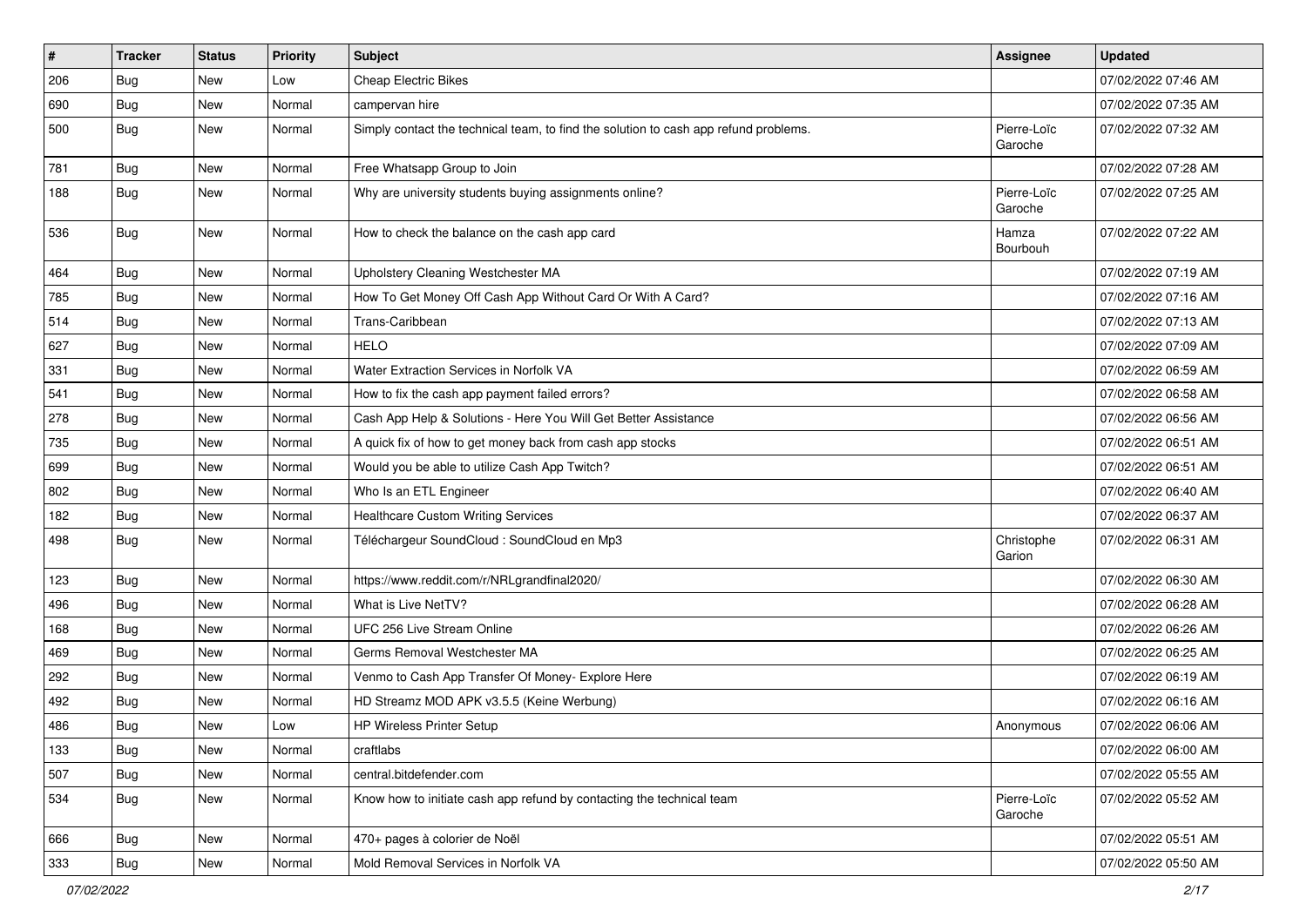| $\pmb{\#}$ | <b>Tracker</b> | <b>Status</b> | <b>Priority</b> | <b>Subject</b>                                                 | <b>Assignee</b>        | <b>Updated</b>      |
|------------|----------------|---------------|-----------------|----------------------------------------------------------------|------------------------|---------------------|
| 809        | <b>Bug</b>     | <b>New</b>    | Normal          | Smash Karts - immerse yourself in the exciting race            |                        | 07/02/2022 05:46 AM |
| 696        | <b>Bug</b>     | <b>New</b>    | Normal          | How to Install the TuMangaOnline App                           |                        | 07/02/2022 05:41 AM |
| 632        | <b>Bug</b>     | New           | Normal          | CheapestMedsShop   100% Safe Medicines Online in UK & AUS.     |                        | 07/02/2022 05:41 AM |
| 694        | Bug            | New           | Normal          | How to Get Guidance On How To Cash App Withdrawal Limit?       | Christophe<br>Garion   | 07/02/2022 05:38 AM |
| 724        | <b>Bug</b>     | <b>New</b>    | Normal          | Dial Chime Customer support number for a quick response        |                        | 07/02/2022 05:37 AM |
| 128        | <b>Bug</b>     | New           | Normal          | dfgbd                                                          |                        | 07/02/2022 05:37 AM |
| 508        | Bug            | New           | Normal          | hire a professional dissertation help                          |                        | 07/02/2022 05:36 AM |
| 801        | <b>Bug</b>     | New           | Normal          | Who Is an ETL Engineer                                         |                        | 07/02/2022 05:26 AM |
| 261        | Bug            | New           | Normal          | Ringtone Downloads - Easy Ways Come Up With Your Own Ringtones |                        | 07/02/2022 05:21 AM |
| 194        | <b>Bug</b>     | New           | Normal          | lace closure wigs                                              |                        | 07/02/2022 05:14 AM |
| 817        | <b>Bug</b>     | New           | Normal          | Pacman 30th Anniversary                                        |                        | 07/02/2022 05:11 AM |
| 169        | <b>Bug</b>     | New           | Normal          | CV Maker - UAE CV Writing Agency                               |                        | 07/02/2022 05:10 AM |
| 494        | <b>Bug</b>     | New           | Normal          | <b>Buy Discussion Post</b>                                     |                        | 07/02/2022 05:02 AM |
| 532        | Bug            | <b>New</b>    | Normal          | My Assignment Help                                             |                        | 07/02/2022 04:50 AM |
| 487        | <b>Bug</b>     | New           | Normal          | Cheap Fake Dunks                                               |                        | 07/02/2022 04:46 AM |
| 316        | Bug            | New           | Normal          | Finden Sie den besten Klingelton für Ihr Telefon               |                        | 07/02/2022 04:37 AM |
| 488        | Bug            | New           | Normal          | Quick solution to solve cash app dispute by the technical team |                        | 07/02/2022 04:33 AM |
| 234        | <b>Bug</b>     | New           | Normal          | My Personal Experience With the College Writing Services       |                        | 07/02/2022 04:33 AM |
| 219        | <b>Bug</b>     | New           | Normal          | Free Ringtones for Cell Phones.                                |                        | 07/02/2022 04:27 AM |
| 284        | Bug            | New           | Normal          | All About Cash App Transfer Fail Problems                      |                        | 07/02/2022 04:20 AM |
| 674        | <b>Bug</b>     | New           | Normal          | The best game in 2021                                          | Pierre-Loïc<br>Garoche | 07/02/2022 04:16 AM |
| 143        | <b>Bug</b>     | New           | Normal          | Bob lace front wigs                                            |                        | 07/02/2022 04:08 AM |
| 247        | <b>Bug</b>     | New           | Normal          | best 4 Channel Amp                                             |                        | 07/02/2022 03:57 AM |
| 721        | Bug            | New           | Normal          | Cómo instalar un Mod Apk                                       |                        | 07/02/2022 03:53 AM |
| 531        | <b>Bug</b>     | New           | Normal          | Cheap Assignment Writing Service UK                            | Anonymous              | 07/02/2022 03:47 AM |
| 519        | <b>Bug</b>     | New           | Normal          | Are you finding online UK Assignment writers?                  |                        | 07/02/2022 03:42 AM |
| 1077       | <b>Bug</b>     | New           | Normal          | Les excellentes façons d'utiliser ces images                   |                        | 07/02/2022 03:37 AM |
| 789        | Bug            | New           | Normal          | Full version                                                   |                        | 07/02/2022 03:36 AM |
| 707        | Bug            | New           | Normal          | Why Accounting Assignments Are Beneficial For The Students?    | Pierre-Loïc<br>Garoche | 07/02/2022 03:30 AM |
| 146        | Bug            | New           | Normal          | bayabais                                                       |                        | 07/02/2022 03:25 AM |
| 568        | <b>Bug</b>     | New           | Normal          | Instale a versão mais recente do YouTube Premium               |                        | 07/02/2022 03:07 AM |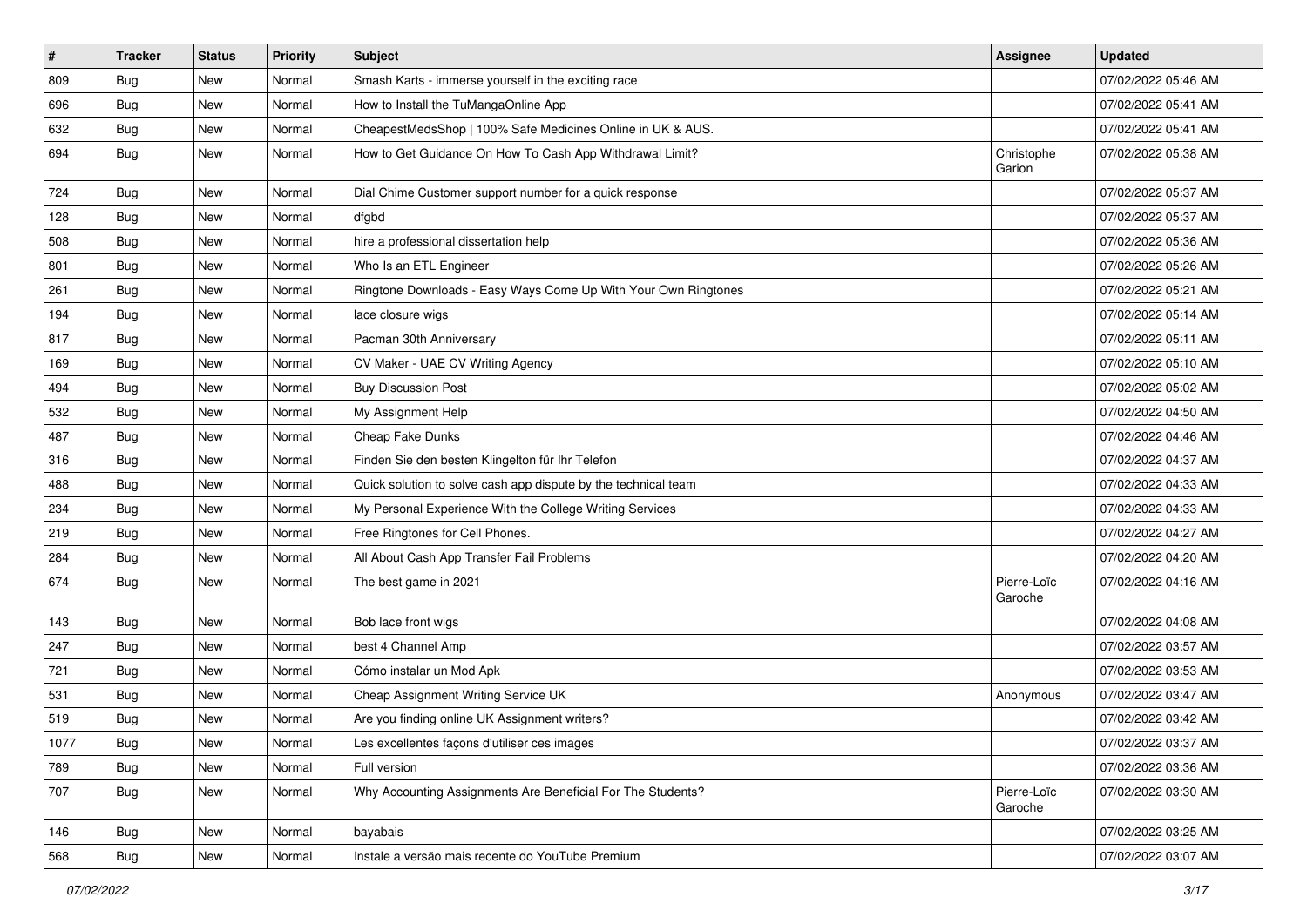| $\sharp$ | <b>Tracker</b> | <b>Status</b> | Priority | Subject                                                                                | <b>Assignee</b>        | <b>Updated</b>      |
|----------|----------------|---------------|----------|----------------------------------------------------------------------------------------|------------------------|---------------------|
| 705      | <b>Bug</b>     | New           | Normal   | wuxiaworld                                                                             |                        | 07/02/2022 02:59 AM |
| 345      | <b>Bug</b>     | <b>New</b>    | Normal   | Stain Protection Services in Chesapeake VA                                             |                        | 07/02/2022 02:55 AM |
| 553      | Bug            | New           | Normal   | Cinema HD APK - Free Movie Enjoyment App on Android                                    |                        | 07/02/2022 02:55 AM |
| 218      | Bug            | New           | Normal   | Popular Educational trends                                                             |                        | 07/02/2022 02:49 AM |
| 313      | Bug            | New           | Normal   | Water Extraction Services in Virginia Beach VA                                         |                        | 07/02/2022 02:48 AM |
| 623      | <b>Bug</b>     | New           | Normal   | Listen to online radio stations for mobile phones                                      |                        | 07/02/2022 02:39 AM |
| 640      | Bug            | <b>New</b>    | Normal   | play game with me                                                                      |                        | 07/02/2022 02:38 AM |
| 759      | Bug            | New           | Normal   | Canon IJ Network Tool                                                                  | Pierre-Loïc<br>Garoche | 07/02/2022 02:36 AM |
| 670      | Bug            | New           | Normal   | JTWhatsApp Apk - The New and Improved WhatsApp                                         |                        | 07/02/2022 02:31 AM |
| 88       | Bug            | New           | Normal   | kind2 output: When for node arguments                                                  | Pierre-Loïc<br>Garoche | 07/02/2022 02:30 AM |
| 537      | Bug            | New           | Normal   | Get tech assistance with customer support on ATT Yahoo email login issue.              |                        | 07/02/2022 02:26 AM |
| 258      | <b>Bug</b>     | New           | Normal   | Fake Nike Dunk High AMBUSH Deep Royal                                                  |                        | 07/02/2022 02:25 AM |
| 336      | Bug            | New           | Normal   | Tile & Grout Cleaning Services in Norfolk VA                                           |                        | 07/02/2022 02:22 AM |
| 664      | Bug            | New           | Normal   | Tea TV Apk Download - The Best Way to Watch Movies Offline                             |                        | 07/02/2022 02:20 AM |
| 811      | <b>Bug</b>     | New           | Normal   | Canon IJ Network Tool                                                                  |                        | 07/02/2022 02:19 AM |
| 766      | Bug            | New           | Normal   | Pobreflix Mod APK Review                                                               |                        | 07/02/2022 02:16 AM |
| 629      | <b>Bug</b>     | <b>New</b>    | Normal   | How Can I Load Cash App Card at Walmart straight away?                                 |                        | 07/02/2022 02:14 AM |
| 189      | <b>Bug</b>     | New           | Normal   | <b>College Biology Writing Services</b>                                                |                        | 07/02/2022 02:11 AM |
| 719      | <b>Bug</b>     | New           | Normal   | How Do I Send \$5000 Through Cash App Account With Ease?                               |                        | 07/02/2022 01:37 AM |
| 622      | Bug            | New           | Normal   | CheapestMedsShop   100% Safe Medicines Online in UK & AUS.                             |                        | 07/02/2022 01:33 AM |
| 562      | Bug            | <b>New</b>    | Normal   | Learn Basic Mahjong Rules                                                              |                        | 07/02/2022 01:30 AM |
| 549      | Bug            | New           | Normal   | Radio Luisteren                                                                        |                        | 07/02/2022 01:24 AM |
| 75       | Bug            | New           | Normal   | exception File "checks/algebraicLoop.ml", line 368, characters 16-22: Assertion failed |                        | 07/02/2022 01:19 AM |
| 555      | Bug            | New           | Normal   | web design development in hyderabad                                                    |                        | 07/02/2022 01:13 AM |
| 495      | <b>Bug</b>     | New           | Normal   | Twitch Clip Downloader Download Twitch Clips Online 2021                               |                        | 07/02/2022 01:12 AM |
| 150      | <b>Bug</b>     | <b>New</b>    | Normal   | dfgh                                                                                   |                        | 07/02/2022 01:11 AM |
| 702      | Bug            | New           | Normal   | Avail Chime Customer Service to know How To Get Chime Bank Statement                   |                        | 07/02/2022 01:11 AM |
| 231      | <b>Bug</b>     | New           | Normal   | Is the ringtone download difficult or not?                                             | Pierre-Loïc<br>Garoche | 07/02/2022 01:01 AM |
| 230      | Bug            | New           | Normal   | Add Money To Cash App Card - Auto Cash Apps                                            |                        | 07/02/2022 12:57 AM |
| 120      | Bug            | New           | Normal   | ghfjtkx                                                                                | Pierre-Loïc<br>Garoche | 07/02/2022 12:50 AM |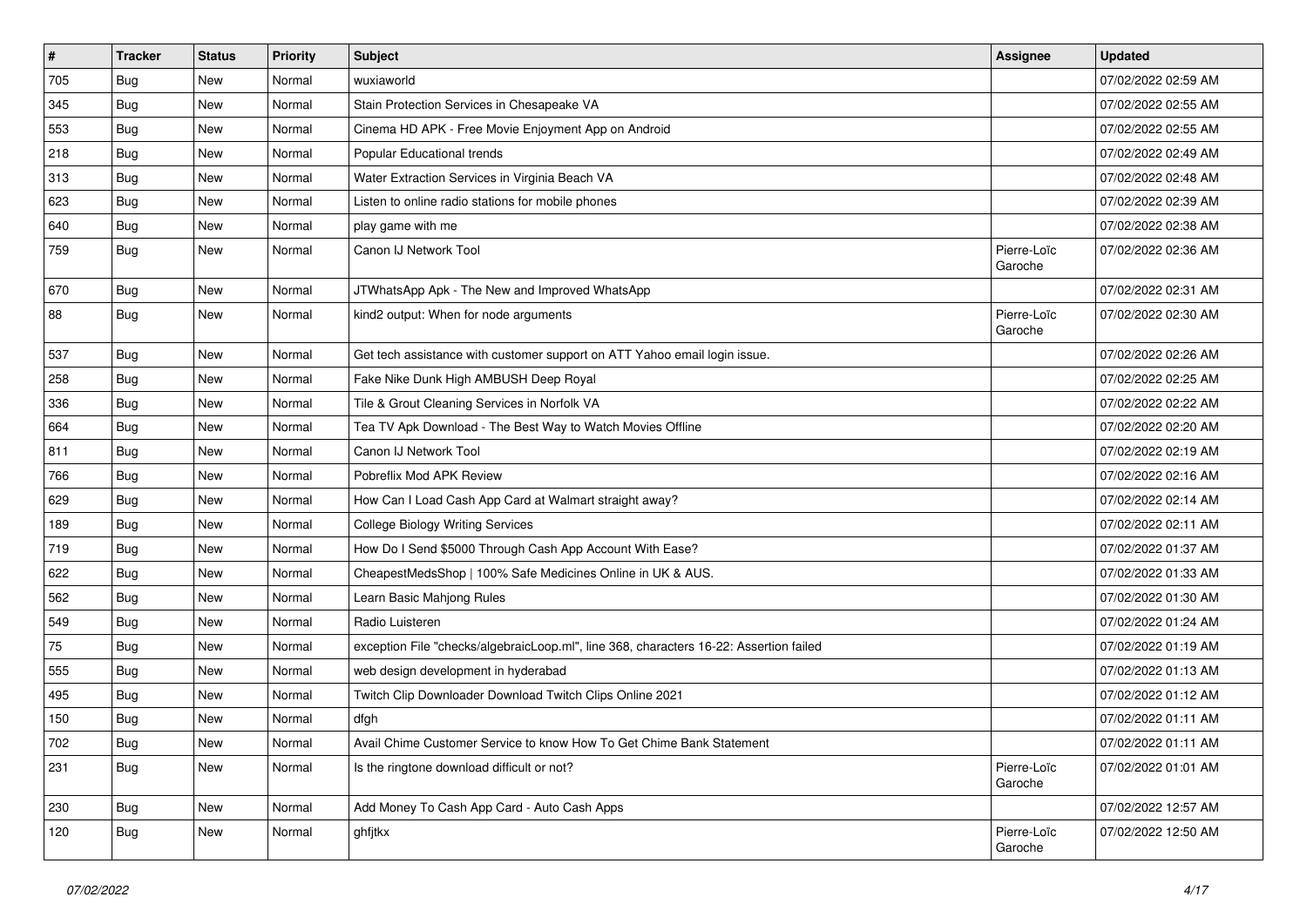| $\sharp$ | <b>Tracker</b> | <b>Status</b> | <b>Priority</b> | Subject                                                                                | <b>Assignee</b> | <b>Updated</b>      |
|----------|----------------|---------------|-----------------|----------------------------------------------------------------------------------------|-----------------|---------------------|
| 604      | <b>Bug</b>     | New           | Normal          | <b>Idle Game Online</b>                                                                |                 | 07/02/2022 12:45 AM |
| 257      | Bug            | New           | Normal          | Best latte machines                                                                    |                 | 07/02/2022 12:41 AM |
| 788      | Bug            | New           | Normal          | Intro Maker Mod APK                                                                    |                 | 07/02/2022 12:36 AM |
| 489      | <b>Bug</b>     | <b>New</b>    | Normal          | Get cash app refund instantly if sent to the wrong person                              |                 | 07/02/2022 12:33 AM |
| 470      | Bug            | New           | Normal          | Commercial Floor Cleaning Westchester MA                                               |                 | 07/02/2022 12:31 AM |
| 209      | <b>Bug</b>     | New           | Normal          | Neglect to access old Cash App account considering message notice issue? Contact help. |                 | 07/02/2022 12:31 AM |
| 461      | Bug            | New           | Normal          | Germs Removal Medford MA                                                               |                 | 07/02/2022 12:30 AM |
| 567      | <b>Bug</b>     | New           | Normal          | Singapore assignment help                                                              |                 | 07/02/2022 12:28 AM |
| 205      | <b>Bug</b>     | New           | Low             | Mens Designer Glasses                                                                  |                 | 07/02/2022 12:27 AM |
| 515      | Bug            | New           | Normal          | Fragment Nike Dunk High Tokyo Fake                                                     |                 | 07/02/2022 12:24 AM |
| 547      | <b>Bug</b>     | New           | Normal          | Get rid of the issue of cash app down by calling experts.                              |                 | 07/02/2022 12:17 AM |
| 764      | Bug            | New           | Normal          | What is available to see what I can watch HBO Max?                                     |                 | 07/02/2022 12:16 AM |
| 577      | Bug            | New           | Normal          | Follow these easy steps to make Admiral Casino Login                                   |                 | 07/02/2022 12:10 AM |
| 466      | <b>Bug</b>     | New           | Normal          | Floor Stripping Westchester MA                                                         |                 | 07/02/2022 12:03 AM |
| 193      | <b>Bug</b>     | <b>New</b>    | Normal          | 18% Discount on Homeopathic medicines                                                  |                 | 07/01/2022 11:57 PM |
| 157      | Bug            | New           | Normal          | Forget cash app pin                                                                    |                 | 07/01/2022 11:56 PM |
| 662      | <b>Bug</b>     | New           | Normal          | Oreo TV Download - The Easiest Way to Watch Live TV                                    |                 | 07/01/2022 11:55 PM |
| 581      | Bug            | New           | Normal          | E-Learning Course Help                                                                 |                 | 07/01/2022 11:55 PM |
| 617      | <b>Bug</b>     | New           | Normal          | Buy Vidalista Tablets (Tadalafil) at [\$25 OFF + Free Shipping] Vidalistatablets       |                 | 07/01/2022 11:52 PM |
| 777      | <b>Bug</b>     | New           | Normal          | Obtain driving instructions using Google Maps.                                         |                 | 07/01/2022 11:27 PM |
| 642      | Bug            | New           | Normal          | thong tin thoi tiet ngay hom nay                                                       |                 | 07/01/2022 11:27 PM |
| 652      | Bug            | New           | Normal          | Sesame Health Benefits                                                                 |                 | 07/01/2022 11:21 PM |
| 118      | Bug            | New           | Normal          | golf                                                                                   | Anonymous       | 07/01/2022 11:12 PM |
| 799      | <b>Bug</b>     | New           | Normal          | Who Is an ETL Engineer                                                                 |                 | 07/01/2022 11:11 PM |
| 113      | Bug            | New           | Normal          | ufc 254 live                                                                           |                 | 07/01/2022 10:42 PM |
| 616      | Bug            | New           | Normal          | Buy Anavar Tablets   Anavar For Sale in USA, UK & Australia                            |                 | 07/01/2022 10:36 PM |
| 505      | <b>Bug</b>     | New           | Normal          | www.trendmicro.com/activate                                                            |                 | 07/01/2022 10:32 PM |
| 551      | I Bug          | New           | Normal          | Why Do Students Need Online Best Dissertation Writing Services?                        |                 | 07/01/2022 10:05 PM |
| 701      | Bug            | New           | Normal          | Why Law Essay Helper UK is Necessary?                                                  |                 | 07/01/2022 10:04 PM |
| 253      | Bug            | New           | Normal          | Florence Lawrence                                                                      |                 | 07/01/2022 09:57 PM |
| 223      | Bug            | New           | Normal          | WhatsApp Plus: Download, Update and Themes                                             |                 | 07/01/2022 09:56 PM |
| 767      | Bug            | New           | Normal          | apkmod                                                                                 |                 | 07/01/2022 09:50 PM |
| 482      | <b>Bug</b>     | New           | Normal          | <b>Text Window</b>                                                                     |                 | 07/01/2022 09:48 PM |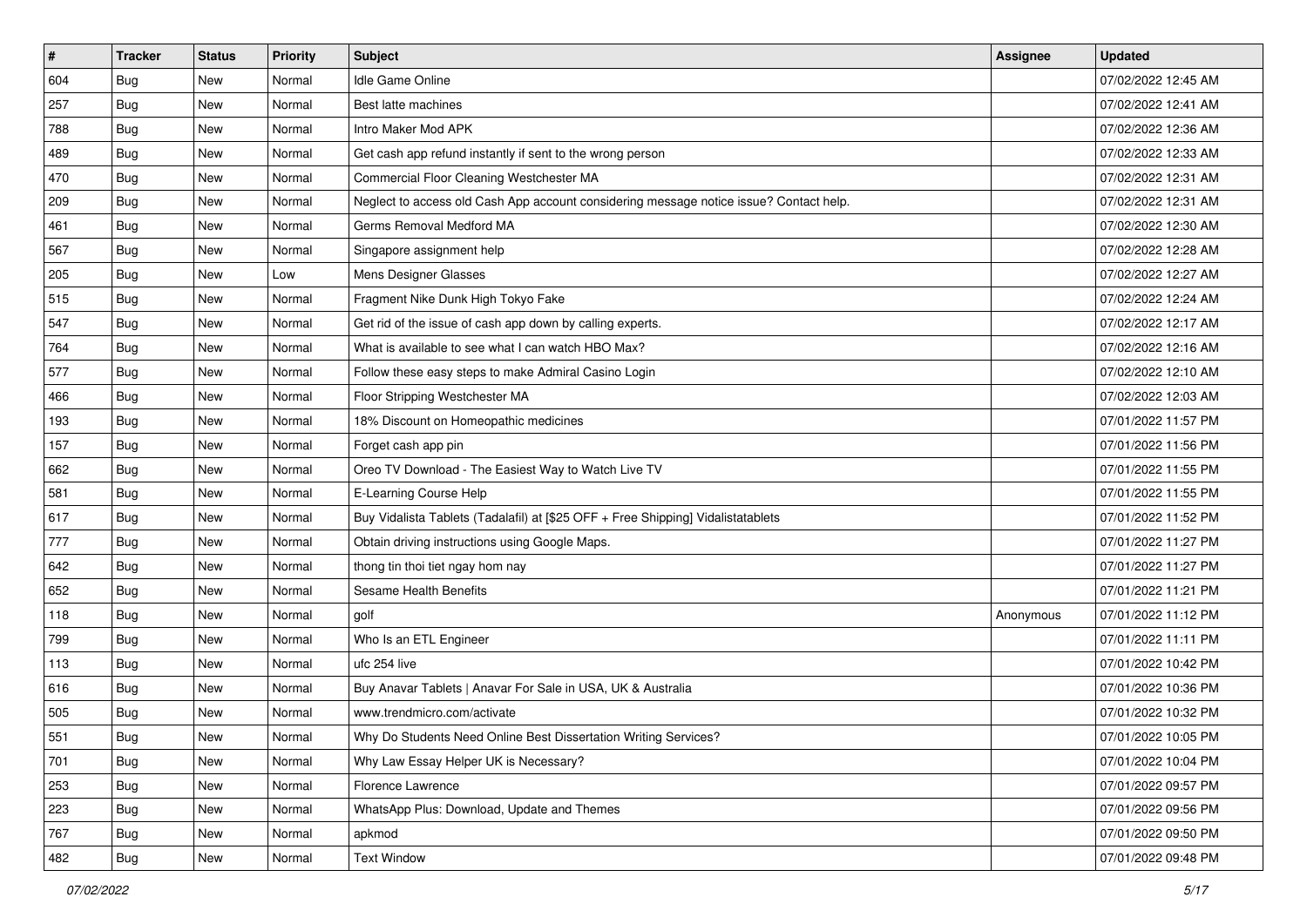| $\vert$ # | <b>Tracker</b> | <b>Status</b> | <b>Priority</b> | <b>Subject</b>                                                                | <b>Assignee</b>        | <b>Updated</b>      |
|-----------|----------------|---------------|-----------------|-------------------------------------------------------------------------------|------------------------|---------------------|
| 517       | <b>Bug</b>     | New           | Normal          | Proficient tips to take help of cash app support professionals:               |                        | 07/01/2022 09:28 PM |
| 497       | Bug            | <b>New</b>    | Normal          | Fake Nike Dunk Low Off-White Lot 50                                           |                        | 07/01/2022 09:21 PM |
| 153       | Bug            | New           | Normal          | urgent loan online                                                            | Christophe<br>Garion   | 07/01/2022 09:18 PM |
| 132       | Bug            | <b>New</b>    | Normal          | concrete-everything                                                           |                        | 07/01/2022 09:16 PM |
| 771       | <b>Bug</b>     | New           | Normal          | united airlines baggage policy                                                |                        | 07/01/2022 09:14 PM |
| 264       | <b>Bug</b>     | New           | Normal          | We Buy Your Unwanted Car                                                      | Corentin<br>Lauverjat  | 07/01/2022 09:12 PM |
| 200       | Bug            | New           | Normal          | uiopi[o                                                                       |                        | 07/01/2022 09:03 PM |
| 139       | Bug            | New           | Normal          | relseo                                                                        |                        | 07/01/2022 09:02 PM |
| 624       | <b>Bug</b>     | New           | Normal          | Use go with the Driving Directions for your go                                |                        | 07/01/2022 08:59 PM |
| 628       | <b>Bug</b>     | New           | Normal          | CV reviewing services!                                                        |                        | 07/01/2022 08:47 PM |
| 140       | <b>Bug</b>     | New           | Normal          | sugarbalanceusa                                                               |                        | 07/01/2022 08:36 PM |
| 782       | <b>Bug</b>     | New           | Normal          | Comment faire une sonnerie téléphonique                                       |                        | 07/01/2022 08:28 PM |
| 116       | <b>Bug</b>     | New           | Normal          | aertaeyg                                                                      |                        | 07/01/2022 07:42 PM |
| 922       | Bug            | New           | Normal          | Why Is The Need For Assignment Writing Services?                              |                        | 07/01/2022 07:34 PM |
| 772       | <b>Bug</b>     | New           | Normal          | united airlines baggage policy                                                |                        | 07/01/2022 07:30 PM |
| 289       | <b>Bug</b>     | <b>New</b>    | Normal          | Recover Yahoo Mail Forgotten Password - Explore Kanata Chinese                |                        | 07/01/2022 07:26 PM |
| 312       | <b>Bug</b>     | New           | Normal          | Stain Protection Services in Virginia Beach VA                                |                        | 07/01/2022 07:26 PM |
| 211       | <b>Bug</b>     | New           | Normal          | Problem in Cash App rebate? Call Cash App customer service number for help.   |                        | 07/01/2022 07:20 PM |
| 244       | <b>Bug</b>     | New           | Normal          | Quels sont les avantages des stations de radio en ligne.                      |                        | 07/01/2022 07:13 PM |
| 717       | <b>Bug</b>     | New           | Normal          | Disney Plus Apk - Watch Movies and TV Shows on Your Device                    |                        | 07/01/2022 07:02 PM |
| 592       | Bug            | <b>New</b>    | Normal          | Deezer Premium APK - Baixe músicas de qualquer lugar do mundo de graça        |                        | 07/01/2022 07:02 PM |
| 582       | <b>Bug</b>     | New           | Normal          | Cash App Won't Let Me Send Money If There Is A Low Balance Available          | Pierre-Loïc<br>Garoche | 07/01/2022 06:54 PM |
| 269       | <b>Bug</b>     | <b>New</b>    | Normal          | Is there such a site for app design?                                          | Anonymous              | 07/01/2022 06:47 PM |
| 282       | Bug            | New           | Normal          | Activate Cash App Card: Learn Simple Steps & Fix Errors                       |                        | 07/01/2022 06:39 PM |
| 561       | <b>Bug</b>     | New           | Normal          | Enjoy the Full YouTube Premium Experience With YouTube Premium Membership     |                        | 07/01/2022 06:15 PM |
| 260       | <b>Bug</b>     | New           | Normal          | Web Design Services Near Me                                                   |                        | 07/01/2022 06:00 PM |
| 601       | <b>Bug</b>     | New           | Normal          | Best Essay Writing Service UK                                                 | Pierre-Loïc<br>Garoche | 07/01/2022 05:56 PM |
| 155       | Bug            | New           | Normal          | Cant access my cash app account                                               | Pierre-Loïc<br>Garoche | 07/01/2022 05:54 PM |
| 599       | <b>Bug</b>     | New           | Normal          | Do you know how to delete cash app account from your computer?                |                        | 07/01/2022 05:49 PM |
| 783       | <b>Bug</b>     | New           | Normal          | How Do I Determine The Reasons And Solutions To Fix Cash App Transfer Failed? |                        | 07/01/2022 05:42 PM |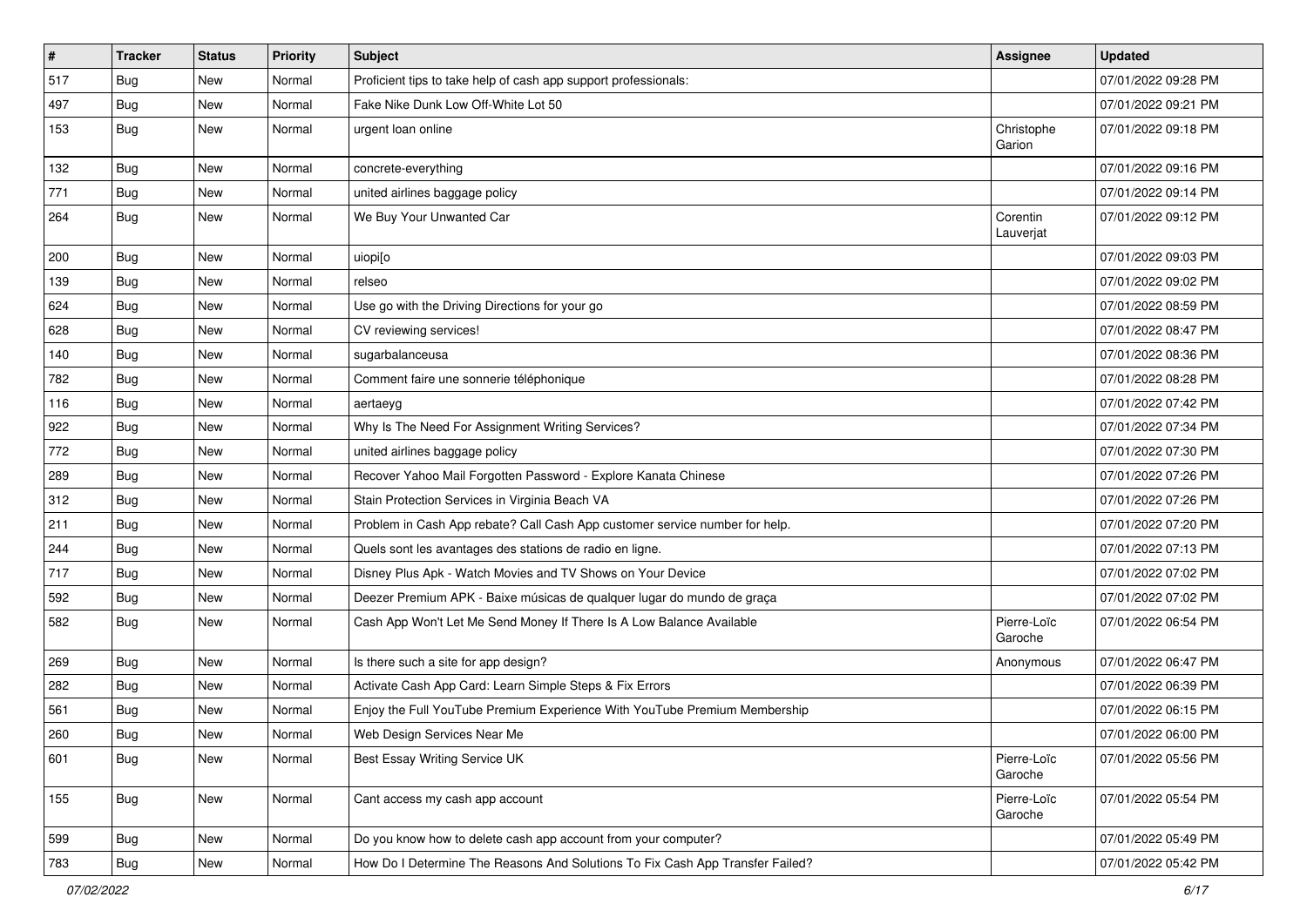| $\vert$ # | <b>Tracker</b> | <b>Status</b> | Priority | <b>Subject</b>                                                        | <b>Assignee</b>        | <b>Updated</b>      |
|-----------|----------------|---------------|----------|-----------------------------------------------------------------------|------------------------|---------------------|
| 248       | <b>Bug</b>     | New           | Normal   | Mobile ringtones and attractiveness ringtones                         |                        | 07/01/2022 05:26 PM |
| 718       | <b>Bug</b>     | New           | High     | Solve Complex Accounting Assignments                                  | Hamza<br>Bourbouh      | 07/01/2022 05:23 PM |
| 197       | <b>Bug</b>     | New           | Normal   | SBL JABORANDI PLUS HAIR OIL - COMPLETE SCALP CARE (100ML)             |                        | 07/01/2022 05:22 PM |
| 1137      | Bug            | <b>New</b>    | Normal   | Professional report                                                   |                        | 07/01/2022 05:19 PM |
| 559       | Bug            | New           | High     | What Are Permission For Applications like Facebook Sending MMS?       |                        | 07/01/2022 05:19 PM |
| 820       | Bug            | New           | Normal   | Metal Slug Apk para Android                                           |                        | 07/01/2022 05:10 PM |
| 504       | <b>Bug</b>     | New           | Normal   | A beginner should always look for online Java assignment help!        |                        | 07/01/2022 04:59 PM |
| 285       | <b>Bug</b>     | New           | Normal   | Have you ever written an essay?                                       |                        | 07/01/2022 04:51 PM |
| 774       | <b>Bug</b>     | New           | Normal   | Follow proper initiatives                                             |                        | 07/01/2022 04:41 PM |
| 512       | Bug            | New           | Normal   | The Importance Of Using Custom Writing Services                       |                        | 07/01/2022 04:39 PM |
| 621       | <b>Bug</b>     | New           | Normal   | Buy All Modafinil & Armodafinil Tablets @Buy Modafinil US             |                        | 07/01/2022 04:39 PM |
| 275       | Bug            | <b>New</b>    | Normal   | Activate Cash App Card With Or Without QR - Step By Step Guide        | Pierre-Loïc<br>Garoche | 07/01/2022 04:34 PM |
| 612       | <b>Bug</b>     | <b>New</b>    | Normal   | Luxury Slingshot Rental                                               |                        | 07/01/2022 04:23 PM |
| 161       | Bug            | New           | Normal   | dfdrtyuio                                                             |                        | 07/01/2022 04:08 PM |
| 586       | <b>Bug</b>     | New           | Normal   | Best Modifications For Your Mobile Phone                              |                        | 07/01/2022 04:02 PM |
| 542       | Bug            | <b>New</b>    | Normal   | Web N Logo Design                                                     |                        | 07/01/2022 03:48 PM |
| 119       | <b>Bug</b>     | New           | Normal   | klhjigyu                                                              |                        | 07/01/2022 03:41 PM |
| 554       | <b>Bug</b>     | New           | Normal   | XvideoStudio Video Editor APK Free Download on TechToDown             |                        | 07/01/2022 03:38 PM |
| 217       | <b>Bug</b>     | <b>New</b>    | Normal   | How this service matter most?                                         |                        | 07/01/2022 03:35 PM |
| 352       | Bug            | New           | Normal   | Tile & Grout Cleaning Services in Chesapeake VA                       |                        | 07/01/2022 03:27 PM |
| 659       | <b>Bug</b>     | New           | Normal   | Olive Oil Properties And Health Benefits                              |                        | 07/01/2022 03:22 PM |
| 650       | Bug            | New           | Normal   | <b>Cherries Health Benefits</b>                                       |                        | 07/01/2022 03:20 PM |
| 380       | <b>Bug</b>     | New           | Normal   | Moving Services in McLean VA                                          |                        | 07/01/2022 03:11 PM |
| 618       | Bug            | <b>New</b>    | Normal   | Buy Steroids Online with OurMedicnes.com   Best Quality Steroids      |                        | 07/01/2022 03:05 PM |
| 602       | <b>Bug</b>     | New           | Normal   | Best Essay Writing Service UK                                         | Pierre-Loïc<br>Garoche | 07/01/2022 02:42 PM |
| 563       | <b>Bug</b>     | New           | Normal   | Understanding the Difference Between Free and Paid Mod Apks           |                        | 07/01/2022 02:41 PM |
| 587       | <b>Bug</b>     | New           | Normal   | Why Picsart Pro Offers Great Features                                 |                        | 07/01/2022 02:17 PM |
| 682       | <b>Bug</b>     | New           | Normal   | Does Facebook customer service live chat allow to speak with someone? |                        | 07/01/2022 02:08 PM |
| 787       | Bug            | New           | Normal   | Assured Assignment Help                                               |                        | 07/01/2022 02:08 PM |
| 673       | Bug            | New           | Normal   | Learn the basics of pixel art - Clear grid                            |                        | 07/01/2022 01:56 PM |
| 477       | Bug            | New           | Normal   | What Does Online Coupon Mean?                                         |                        | 07/01/2022 01:48 PM |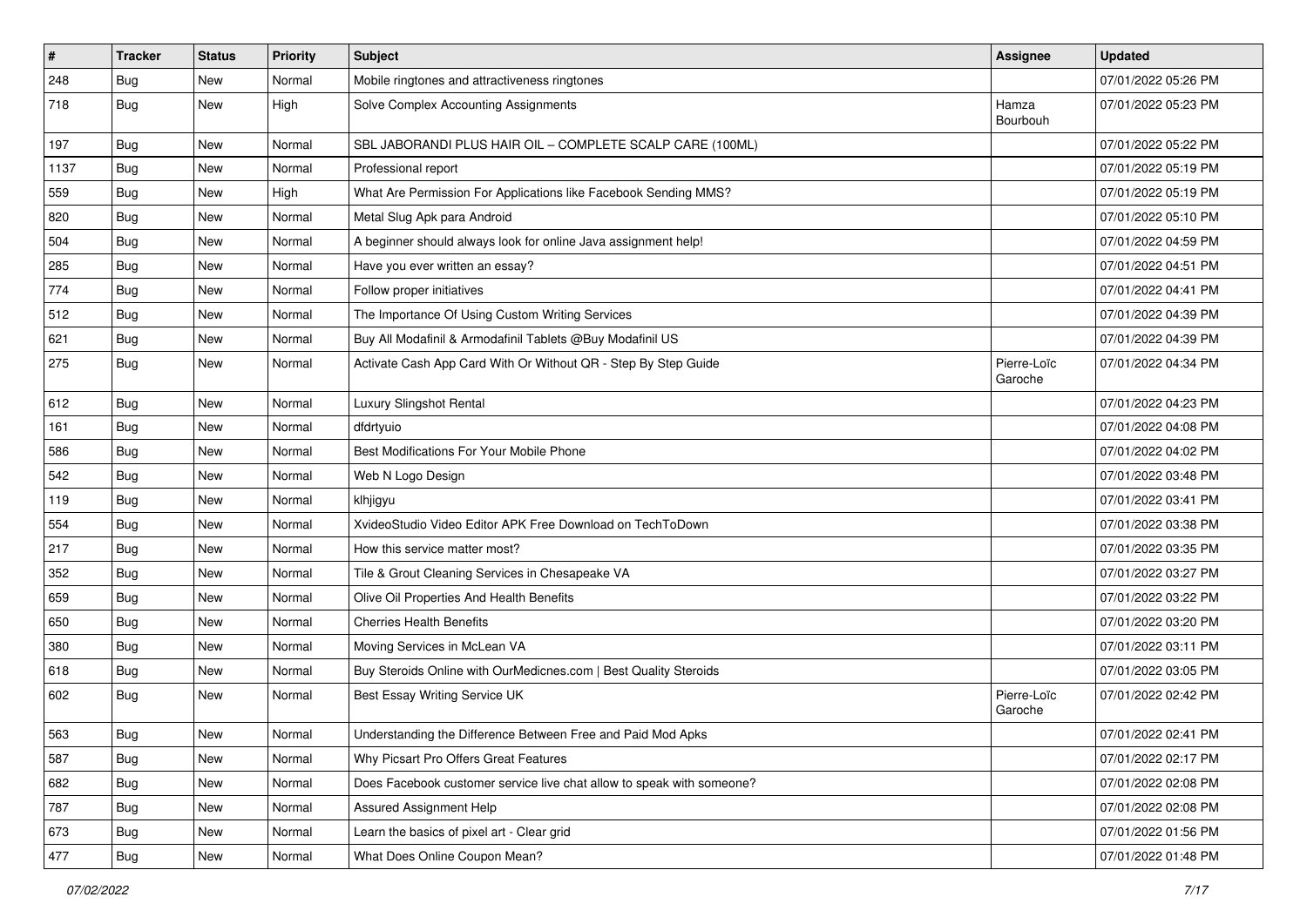| $\vert$ # | <b>Tracker</b> | <b>Status</b> | <b>Priority</b> | <b>Subject</b>                                                             | <b>Assignee</b>        | <b>Updated</b>      |
|-----------|----------------|---------------|-----------------|----------------------------------------------------------------------------|------------------------|---------------------|
| 583       | <b>Bug</b>     | New           | High            | Need the Cash app customer service phone number?                           |                        | 07/01/2022 01:40 PM |
| 479       | <b>Bug</b>     | New           | Normal          | Limousine Service Bellevue WA                                              |                        | 07/01/2022 01:29 PM |
| 763       | <b>Bug</b>     | New           | High            | How to Make a Ringtone on Your iPhone                                      |                        | 07/01/2022 01:09 PM |
| 800       | Bug            | New           | Normal          | Who Is an ETL Engineer                                                     |                        | 07/01/2022 01:08 PM |
| 480       | <b>Bug</b>     | New           | Normal          | Nur Online Shop                                                            |                        | 07/01/2022 01:04 PM |
| 501       | <b>Bug</b>     | New           | Normal          | How Do I Annihilate Cash App Transfer Failed Problems Effectively          | Pierre-Loïc<br>Garoche | 07/01/2022 11:38 AM |
| 688       | Bug            | New           | Normal          | How to use twitch.tv/activate?                                             |                        | 07/01/2022 11:35 AM |
| 523       | <b>Bug</b>     | New           | Normal          | What Is The Right Google Account Recovery Aid To Regain Account Access?    | Pierre-Loïc<br>Garoche | 07/01/2022 11:27 AM |
| 615       | Bug            | New           | Normal          | CheapestMedsShop   100% Safe Medicines Online in USA UK & AUS.             |                        | 07/01/2022 11:21 AM |
| 196       | <b>Bug</b>     | New           | Normal          | Homoeobazaar For Homeopathy Medicines                                      |                        | 07/01/2022 11:20 AM |
| 613       | <b>Bug</b>     | New           | Normal          | Buy Aspadol 100mg Tab Online in US, UK, AU   Erospharmacy                  |                        | 07/01/2022 11:18 AM |
| 761       | Bug            | New           | Normal          | What is it about basketball that makes it so popular in the United States? | Corentin<br>Lauverjat  | 07/01/2022 11:11 AM |
| 695       | Bug            | New           | Normal          | Refer Listas IPTV Apk                                                      |                        | 07/01/2022 11:10 AM |
| 484       | <b>Bug</b>     | New           | Normal          | UK best essay writing service                                              |                        | 07/01/2022 11:05 AM |
| 600       | Bug            | New           | Normal          | Play Store Pro                                                             |                        | 07/01/2022 11:03 AM |
| 134       | <b>Bug</b>     | New           | Normal          | wisegolfers                                                                |                        | 07/01/2022 10:59 AM |
| 225       | Bug            | New           | Normal          | instant personal loan                                                      |                        | 07/01/2022 10:58 AM |
| 450       | <b>Bug</b>     | New           | Normal          | Floor Stripping Quincy MA                                                  |                        | 07/01/2022 10:53 AM |
| 457       | <b>Bug</b>     | New           | Normal          | Carpet Cleaning Medford MA                                                 |                        | 07/01/2022 10:25 AM |
| 892       | Bug            | New           | Normal          | Good game                                                                  |                        | 07/01/2022 10:25 AM |
| 222       | <b>Bug</b>     | New           | Normal          | Social Profile links                                                       |                        | 07/01/2022 10:23 AM |
| 184       | <b>Bug</b>     | New           | Normal          | Affordable Business Writing Services                                       |                        | 07/01/2022 10:18 AM |
| 704       | <b>Bug</b>     | New           | Normal          | Reach support team of Chime Customer Service for instant help              |                        | 07/01/2022 10:14 AM |
| 400       | Bug            | New           | Normal          | Office Moving Services in Potomac MD                                       |                        | 07/01/2022 10:07 AM |
| 465       | <b>Bug</b>     | New           | Normal          | Carpet Cleaning Westchester MA                                             |                        | 07/01/2022 10:01 AM |
| 524       | Bug            | New           | Normal          | How Does Google Account Recovery Work If Your Account Is Hacked?           |                        | 07/01/2022 09:58 AM |
| 178       | <b>Bug</b>     | New           | Normal          | transparent lace wigs                                                      |                        | 07/01/2022 09:57 AM |
| 716       | Bug            | New           | Normal          | La celebración de un BabyShower.                                           |                        | 07/01/2022 09:43 AM |
| 564       | <b>Bug</b>     | New           | Normal          | How To Install RepelisPlus On Your Android Phone?                          |                        | 07/01/2022 09:37 AM |
| 579       | <b>Bug</b>     | New           | Normal          | YOUR CV MAKES YOUR FIRST IMPRESSION                                        | Christophe<br>Garion   | 07/01/2022 09:37 AM |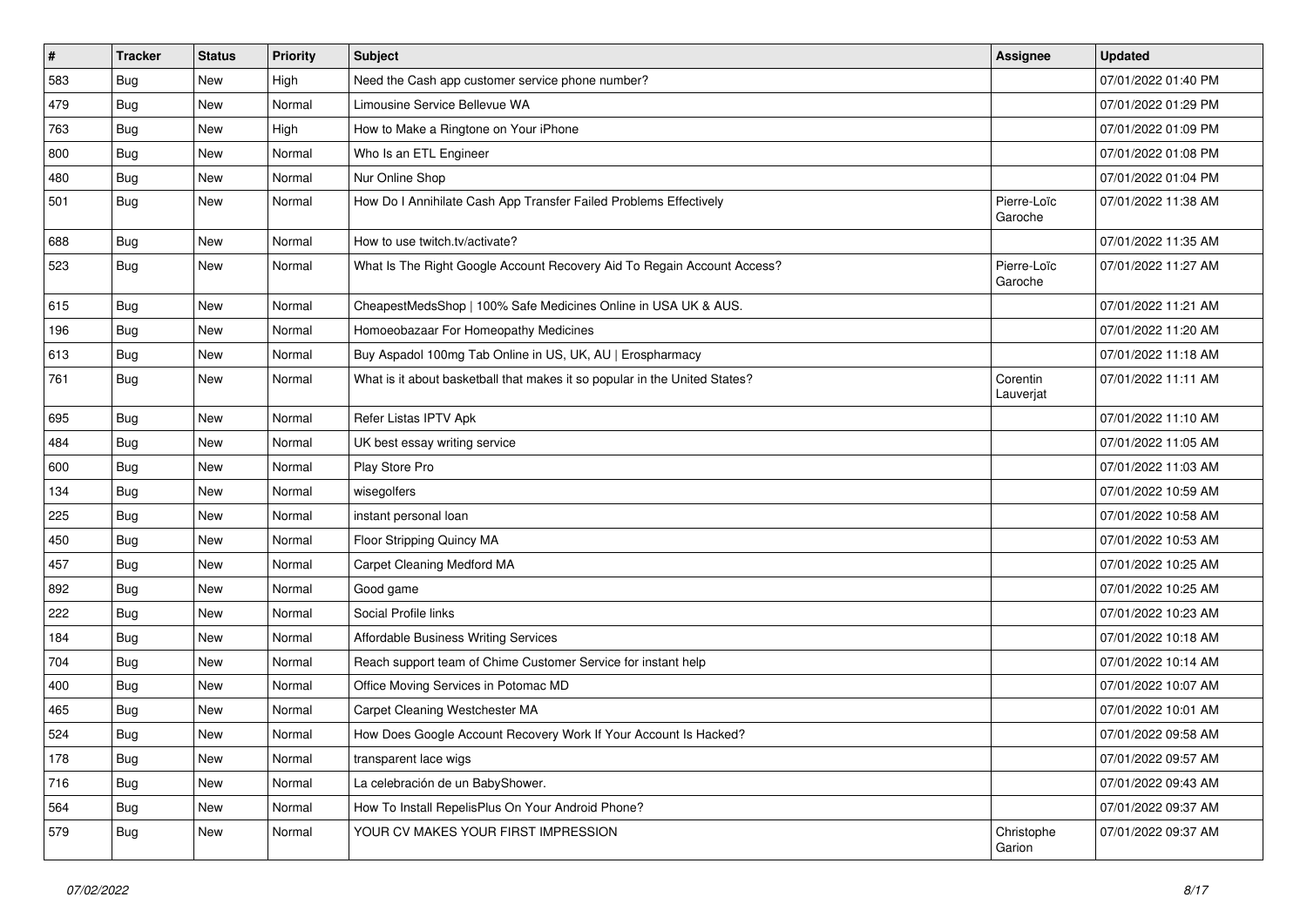| $\vert$ # | <b>Tracker</b> | <b>Status</b> | <b>Priority</b> | <b>Subject</b>                                                                                                                                           | <b>Assignee</b> | <b>Updated</b>      |
|-----------|----------------|---------------|-----------------|----------------------------------------------------------------------------------------------------------------------------------------------------------|-----------------|---------------------|
| 796       | <b>Bug</b>     | New           | Normal          | How Does Cash App $++$ actually work and What is the process of it                                                                                       |                 | 07/01/2022 09:36 AM |
| 246       | <b>Bug</b>     | New           | Normal          | The Beast App                                                                                                                                            |                 | 07/01/2022 09:33 AM |
| 609       | <b>Bug</b>     | New           | High            | Online Trusted Medicine Store in US for Health - Genericmedsupply                                                                                        |                 | 07/01/2022 09:20 AM |
| 770       | <b>Bug</b>     | New           | Normal          | Canon IJ Network Tool                                                                                                                                    |                 | 07/01/2022 09:15 AM |
| 245       | <b>Bug</b>     | <b>New</b>    | Normal          | Write My Essay For Me Cheap                                                                                                                              |                 | 07/01/2022 08:40 AM |
| 526       | <b>Bug</b>     | New           | Normal          | Soundcloud to mp3 converter - Download Soundcloud songs                                                                                                  |                 | 07/01/2022 08:31 AM |
| 1136      | Bug            | New           | Normal          | Can I Talk To A Live Person At Facebook? Clarify Concerns Effectively                                                                                    |                 | 07/01/2022 08:10 AM |
| 804       | <b>Bug</b>     | New           | Normal          | Review                                                                                                                                                   |                 | 07/01/2022 08:03 AM |
| 636       | <b>Bug</b>     | New           | Normal          | What is the most popular furniture color?                                                                                                                |                 | 07/01/2022 07:53 AM |
| 164       | Bug            | <b>New</b>    | Normal          | dfgbd                                                                                                                                                    |                 | 07/01/2022 07:51 AM |
| 503       | <b>Bug</b>     | New           | Normal          | Youtube Premium Apk free download for Android                                                                                                            |                 | 07/01/2022 07:26 AM |
| 639       | Bug            | New           | Normal          | thong tin chinh xac                                                                                                                                      |                 | 07/01/2022 07:17 AM |
| 798       | Bug            | New           | Normal          | Who Is an ETL Engineer                                                                                                                                   |                 | 07/01/2022 07:17 AM |
| 483       | <b>Bug</b>     | New           | Normal          | UK best essay writing service                                                                                                                            |                 | 07/01/2022 07:04 AM |
| 634       | <b>Bug</b>     | New           | Normal          | Buy Vidalista Tablets (Tadalafil) at [\$25 OFF + Free Shipping] Vidalistatablets                                                                         |                 | 07/01/2022 06:59 AM |
| 614       | Bug            | New           | Normal          | Como baixar o MOD APK no celular                                                                                                                         |                 | 07/01/2022 06:56 AM |
| 1073      | <b>Bug</b>     | New           | Normal          | <b>Cricut Design Space</b>                                                                                                                               |                 | 07/01/2022 06:20 AM |
| 653       | Bug            | New           | Normal          | Jujube (Jinjoles): Properties And Health Benefits                                                                                                        |                 | 07/01/2022 06:20 AM |
| 262       | Bug            | New           | Normal          | It this true to dealing Wuth                                                                                                                             |                 | 07/01/2022 06:12 AM |
| 1135      | <b>Bug</b>     | New           | Normal          | How to word games - 5 letter words                                                                                                                       |                 | 07/01/2022 05:52 AM |
| 528       | <b>Bug</b>     | New           | Normal          | Korean Mag                                                                                                                                               |                 | 07/01/2022 05:50 AM |
| 720       | <b>Bug</b>     | New           | Normal          | How does Cash App Phone Number provide a quick treatment?                                                                                                |                 | 07/01/2022 05:38 AM |
| 556       | Bug            | <b>New</b>    | Normal          | Play Game Mod Apk With Your Friends                                                                                                                      |                 | 07/01/2022 05:37 AM |
| 591       | <b>Bug</b>     | New           | Normal          | How To Find Facebook Modifications For Your Spotify Premium Apk?                                                                                         |                 | 07/01/2022 05:19 AM |
| 667       | <b>Bug</b>     | New           | Normal          | What Is a Ringtone?                                                                                                                                      |                 | 07/01/2022 05:13 AM |
| 703       | <b>Bug</b>     | New           | Normal          | For real-time help, dial Facebook customer service number                                                                                                |                 | 07/01/2022 05:09 AM |
| 1111      | <b>Bug</b>     | New           | Normal          | LOLBeans is a fun battle royale game where you race with other players while avoiding obstacles. Reach the end<br>of the course in competitive gameplay! |                 | 07/01/2022 05:08 AM |
| 250       | Bug            | New           | Normal          | Reviews of phone ringtones                                                                                                                               |                 | 07/01/2022 05:08 AM |
| 619       | <b>Bug</b>     | New           | Normal          | Online Trusted Medicine Store in US for Health - Genericmedsupply                                                                                        |                 | 07/01/2022 05:04 AM |
| 513       | Bug            | New           | Normal          | Unlock cash app account using the easy steps:                                                                                                            | Anonymous       | 07/01/2022 04:57 AM |
| 635       | <b>Bug</b>     | New           | Normal          | Buy Steroids Online with OurMedicnes.com   Best Quality Steroids                                                                                         |                 | 07/01/2022 04:55 AM |
| 1134      | <b>Bug</b>     | New           | Normal          | Is WhatsApp Aero Worth Downloading?                                                                                                                      |                 | 07/01/2022 04:03 AM |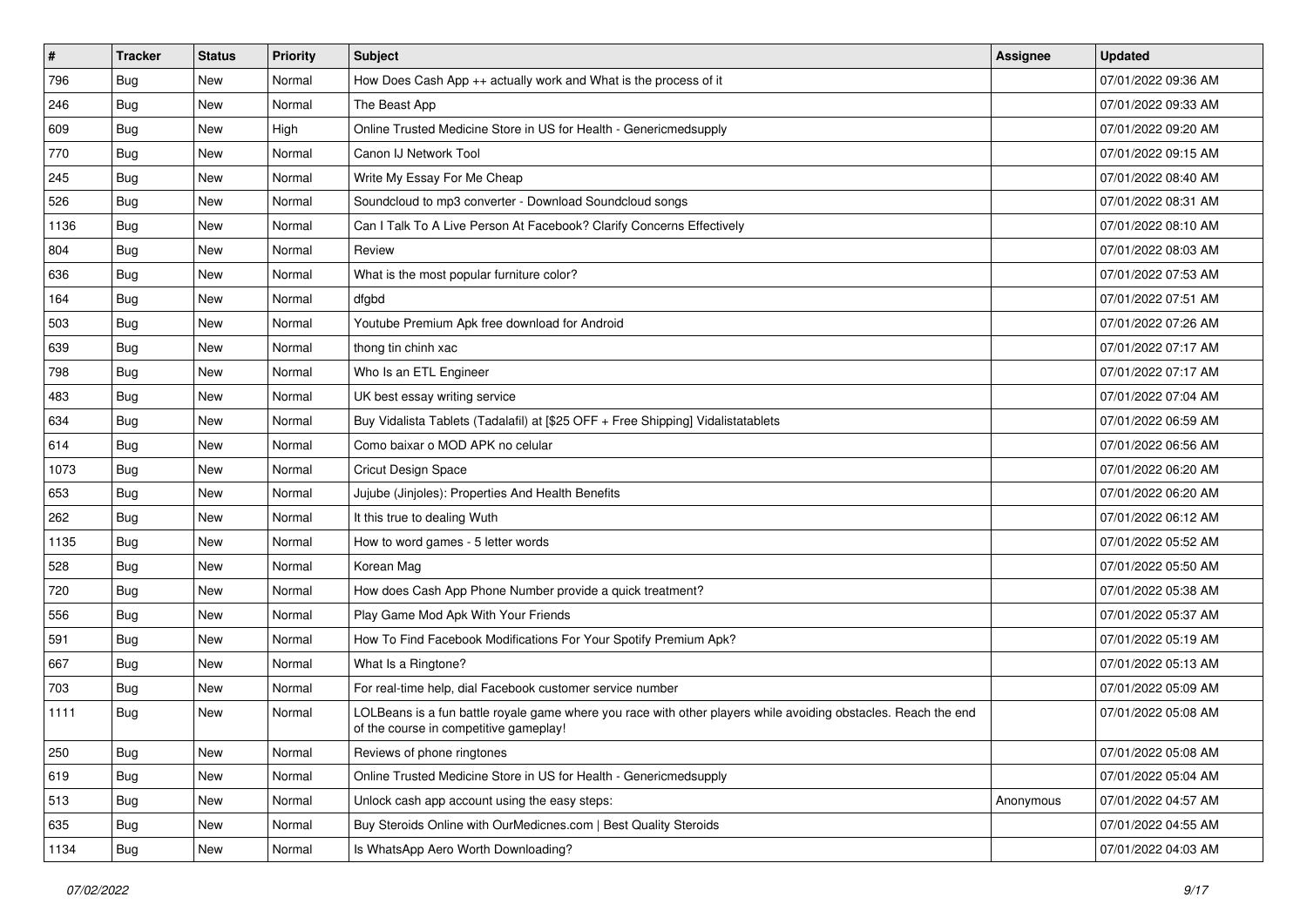| $\vert$ # | <b>Tracker</b> | <b>Status</b> | <b>Priority</b> | <b>Subject</b>                                                                                                                                                                                                                                                        | Assignee               | <b>Updated</b>      |
|-----------|----------------|---------------|-----------------|-----------------------------------------------------------------------------------------------------------------------------------------------------------------------------------------------------------------------------------------------------------------------|------------------------|---------------------|
| 638       | <b>Bug</b>     | New           | Normal          | Run 3 game                                                                                                                                                                                                                                                            |                        | 07/01/2022 04:02 AM |
| 797       | <b>Bug</b>     | New           | Normal          | Psychedelic                                                                                                                                                                                                                                                           | Christophe<br>Garion   | 07/01/2022 03:52 AM |
| 689       | <b>Bug</b>     | New           | Normal          | How to use twitch.tv/activate?                                                                                                                                                                                                                                        |                        | 07/01/2022 03:30 AM |
| 715       | Bug            | New           | Normal          | Puppy Playtime Descargar gratis                                                                                                                                                                                                                                       |                        | 07/01/2022 03:28 AM |
| 808       | <b>Bug</b>     | New           | Normal          | Sinnvolle Guten-Morgen-Grüße                                                                                                                                                                                                                                          |                        | 07/01/2022 03:27 AM |
| 723       | Bug            | New           | High            | The best horror game in 2021                                                                                                                                                                                                                                          | Christophe<br>Garion   | 07/01/2022 03:15 AM |
| 805       | <b>Bug</b>     | New           | Normal          | Ketamine Online Store                                                                                                                                                                                                                                                 | Christophe<br>Garion   | 07/01/2022 02:49 AM |
| 259       | <b>Bug</b>     | New           | Normal          | call center services                                                                                                                                                                                                                                                  |                        | 07/01/2022 01:50 AM |
| 656       | <b>Bug</b>     | New           | Normal          | Kiwi Nutrition Facts And Health Benefits                                                                                                                                                                                                                              |                        | 07/01/2022 01:41 AM |
| 518       | <b>Bug</b>     | New           | Normal          | How To Check The Balance Of Cash App Account By Taking Cash App Support?                                                                                                                                                                                              |                        | 07/01/2022 01:39 AM |
| 765       | <b>Bug</b>     | New           | Normal          | Follow proper initiatives to check my cash app                                                                                                                                                                                                                        |                        | 07/01/2022 01:38 AM |
| 239       | <b>Bug</b>     | New           | Normal          | Algunas características más de Choices MOD APK                                                                                                                                                                                                                        |                        | 07/01/2022 01:35 AM |
| 672       | <b>Bug</b>     | <b>New</b>    | Normal          | The easiest way to delete ringtones on iPhone                                                                                                                                                                                                                         |                        | 07/01/2022 01:31 AM |
| 138       | Bug            | New           | Normal          | own-sweethome                                                                                                                                                                                                                                                         |                        | 07/01/2022 01:29 AM |
| 593       | <b>Bug</b>     | New           | Normal          | Eiffel Spark Ultimate C2 SN series is a fully synthetic range of advanced performance engine oils blended in high<br>performance fully synthetic (PAO - polyalphaolefin) basestocks fortified with advanced technology additive system,<br>specifically formulated to |                        | 07/01/2022 01:21 AM |
| 711       | Bug            | New           | Normal          | Human Fall Flat Apk Download                                                                                                                                                                                                                                          |                        | 07/01/2022 01:14 AM |
| 474       | <b>Bug</b>     | New           | Normal          | Floor Waxing Arlington MA                                                                                                                                                                                                                                             |                        | 07/01/2022 12:56 AM |
| 569       | Bug            | New           | Normal          | What is the incoming and outgoing mail server for Outlook IMAP settings?                                                                                                                                                                                              | Pierre-Loïc<br>Garoche | 07/01/2022 12:17 AM |
| 372       | Bug            | New           | Normal          | Auto Transport Services in Arlington County VA                                                                                                                                                                                                                        |                        | 06/30/2022 10:47 PM |
| 149       | <b>Bug</b>     | New           | Normal          | dftgy                                                                                                                                                                                                                                                                 |                        | 06/30/2022 10:17 PM |
| 114       | <b>Bug</b>     | New           | Normal          | <b>Medical Research Writing Services</b>                                                                                                                                                                                                                              |                        | 06/30/2022 10:04 PM |
| 786       | <b>Bug</b>     | New           | Normal          | Best Assignment Help in Australia & UK                                                                                                                                                                                                                                |                        | 06/30/2022 09:58 PM |
| 651       | <b>Bug</b>     | New           | Normal          | Salmon Health Benefits                                                                                                                                                                                                                                                |                        | 06/30/2022 09:49 PM |
| 684       | Bug            | <b>New</b>    | Normal          | Difference between paper map and online map                                                                                                                                                                                                                           |                        | 06/30/2022 09:41 PM |
| 317       | <b>Bug</b>     | New           | Normal          | Eco/Green Cleaning Services in Virginia Beach VA                                                                                                                                                                                                                      |                        | 06/30/2022 09:34 PM |
| 643       | Bug            | New           | Normal          | Oreo TV Apk Download                                                                                                                                                                                                                                                  |                        | 06/30/2022 09:00 PM |
| 159       | Bug            | New           | Normal          | xfguih njgkh                                                                                                                                                                                                                                                          |                        | 06/30/2022 08:50 PM |
| 726       | <b>Bug</b>     | New           | Normal          | Mobile Application Development Services                                                                                                                                                                                                                               |                        | 06/30/2022 08:49 PM |
| 697       | Bug            | New           | Normal          | How to Descargar Pura TV For Android                                                                                                                                                                                                                                  |                        | 06/30/2022 08:48 PM |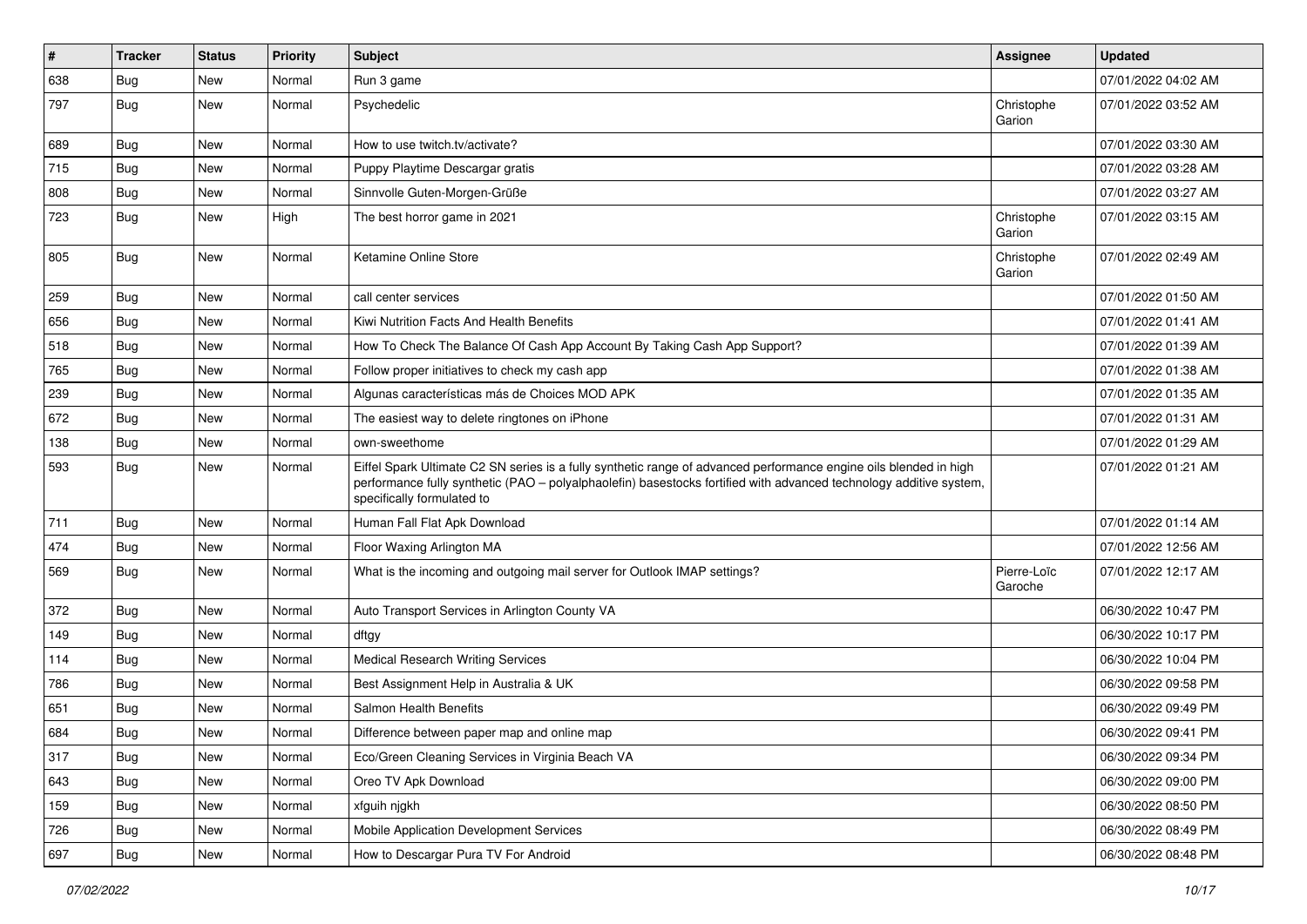| $\sharp$ | <b>Tracker</b> | <b>Status</b> | <b>Priority</b> | Subject                                                                                                      | Assignee               | <b>Updated</b>      |
|----------|----------------|---------------|-----------------|--------------------------------------------------------------------------------------------------------------|------------------------|---------------------|
| 571      | <b>Bug</b>     | New           | Normal          | How may the Cash app dispute your trade?                                                                     | Pierre-Loïc<br>Garoche | 06/30/2022 08:05 PM |
| 769      | Bug            | New           | Normal          | check my cash app                                                                                            |                        | 06/30/2022 07:46 PM |
| 816      | Bug            | New           | Normal          | Play Scribble io fun with everyone                                                                           |                        | 06/30/2022 07:38 PM |
| 533      | Bug            | New           | Normal          | How to complete the homework assignments in economics in the easiest way?                                    |                        | 06/30/2022 07:33 PM |
| 570      | <b>Bug</b>     | New           | Normal          | What is Sutton bank cash app customer service phone number?                                                  | Pierre-Loïc<br>Garoche | 06/30/2022 07:29 PM |
| 645      | <b>Bug</b>     | New           | Normal          | thong tin chinh xac nhat hom nay                                                                             |                        | 06/30/2022 07:09 PM |
| 530      | <b>Bug</b>     | New           | Normal          | Cheap Assignment Writing Service UK                                                                          | Anonymous              | 06/30/2022 06:49 PM |
| 776      | Bug            | <b>New</b>    | Normal          | Wibargain                                                                                                    |                        | 06/30/2022 06:22 PM |
| 576      | <b>Bug</b>     | New           | Normal          | So laden Sie ein Instagram-Bild herunter                                                                     |                        | 06/30/2022 06:17 PM |
| 235      | <b>Bug</b>     | New           | Low             | HP Printer Assistant Software   Download & Install HP Assistant                                              |                        | 06/30/2022 05:08 PM |
| 145      | <b>Bug</b>     | New           | Normal          | abdulbaissagar                                                                                               |                        | 06/30/2022 04:17 PM |
| 129      | <b>Bug</b>     | New           | Normal          | xcvgbgh                                                                                                      |                        | 06/30/2022 03:46 PM |
| 344      | Bug            | <b>New</b>    | Normal          | Odor Removal Services in Chesapeake VA                                                                       |                        | 06/30/2022 03:40 PM |
| 565      | Bug            | New           | Normal          | How To Install RepelisPlus On Your Android Phone?                                                            |                        | 06/30/2022 02:26 PM |
| 210      | <b>Bug</b>     | New           | Normal          | Issue with check symbol in Cash App? Dial assist number with calling Cash App customer service phone number. |                        | 06/30/2022 01:52 PM |
| 1133     | Bug            | New           | Normal          | Flagle, what is it?                                                                                          |                        | 06/30/2022 10:37 AM |
| 1132     | Bug            | New           | Normal          | Registration process on Huobi                                                                                |                        | 06/30/2022 05:10 AM |
| 589      | Bug            | New           | Normal          | How can I get the cash app phone number of customer support?                                                 |                        | 06/30/2022 12:20 AM |
| 136      | <b>Bug</b>     | New           | Normal          | snappow                                                                                                      |                        | 06/29/2022 10:52 PM |
| 473      | <b>Bug</b>     | New           | Normal          | Floor Stripping Arlington MA                                                                                 |                        | 06/29/2022 09:20 PM |
| 603      | Bug            | New           | Normal          | Premiere gratuito da lista de IPTV                                                                           |                        | 06/29/2022 08:40 PM |
| 597      | Bug            | New           | Normal          | Universo s / f Download                                                                                      |                        | 06/29/2022 08:19 PM |
| 712      | Bug            | New           | Normal          | Tips and Tricks                                                                                              |                        | 06/29/2022 07:26 PM |
| 1131     | <b>Bug</b>     | New           | Normal          | Calculatrice Forex pour calculer les paramètres de la copie des transactions                                 |                        | 06/29/2022 07:24 PM |
| 658      | <b>Bug</b>     | New           | Normal          | Watermelon Nutrition Facts And Health Benefits                                                               |                        | 06/29/2022 06:46 PM |
| 678      | Bug            | New           | Normal          | How to be a winner in buidnow gg                                                                             |                        | 06/29/2022 06:31 PM |
| 475      | Bug            | New           | Normal          | Floor Cleaning Arlington MA                                                                                  |                        | 06/29/2022 05:53 PM |
| 573      | Bug            | New           | Normal          | Experimente lo mejor en la aplicación Apk de juegos gratis                                                   |                        | 06/29/2022 05:48 PM |
| 1069     | Bug            | New           | Normal          | how to get cash app support phone number 24*7 available                                                      |                        | 06/29/2022 05:37 PM |
| 516      | <b>Bug</b>     | New           | Normal          | Does Cash App Help To Get Cash App Refund Without Any Interruption?                                          |                        | 06/29/2022 05:12 PM |
| 657      | <b>Bug</b>     | New           | Normal          | Coconut Nutrition Facts And Health Benefits                                                                  |                        | 06/29/2022 05:05 PM |
| 481      | <b>Bug</b>     | New           | Normal          | Nur Online Shop                                                                                              |                        | 06/29/2022 03:52 PM |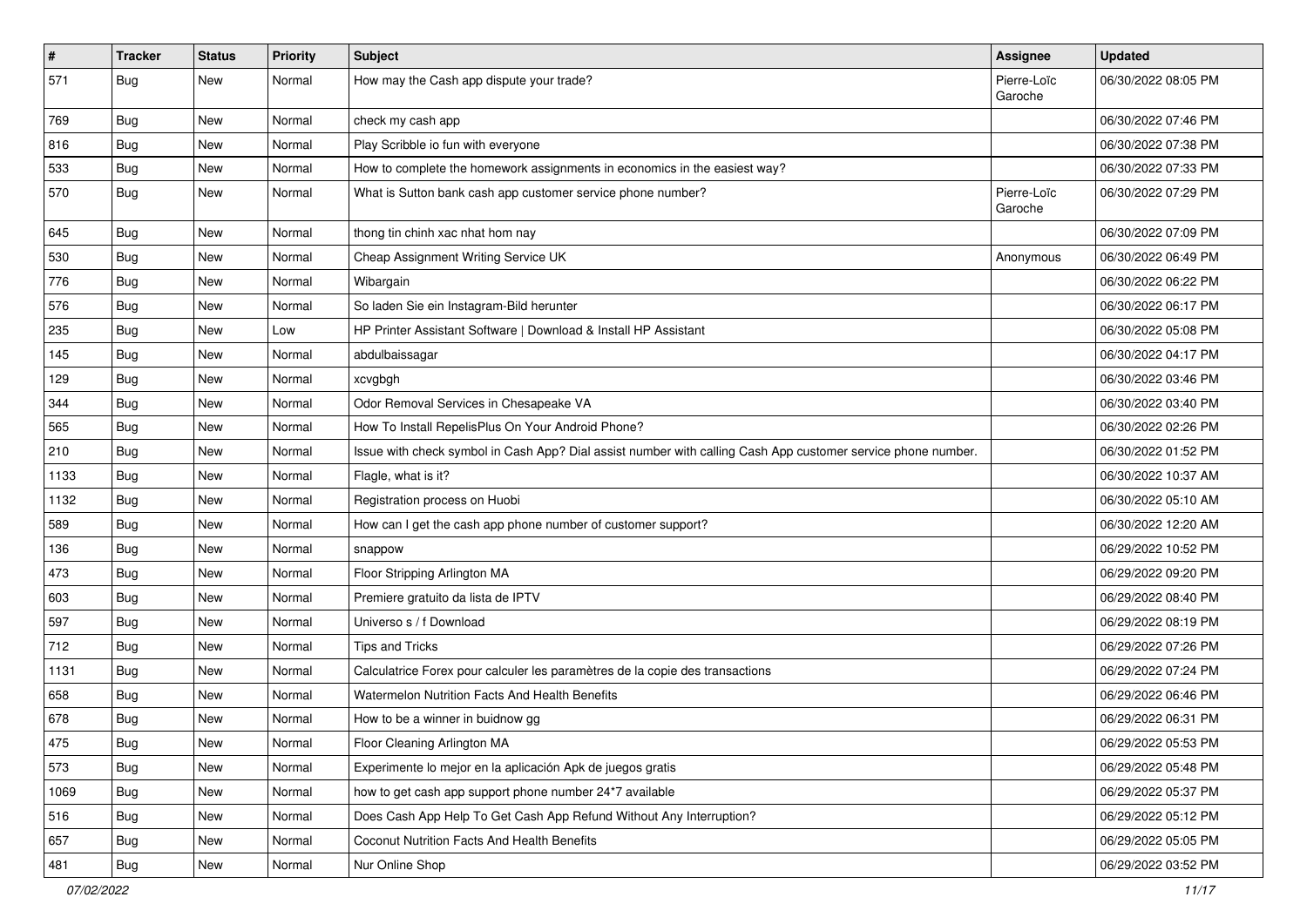| $\sharp$ | <b>Tracker</b> | <b>Status</b> | Priority | Subject                                                                                                 | <b>Assignee</b>        | <b>Updated</b>      |
|----------|----------------|---------------|----------|---------------------------------------------------------------------------------------------------------|------------------------|---------------------|
| 321      | <b>Bug</b>     | New           | Normal   | Tile & Grout Cleaning Services in Virginia Beach VA                                                     |                        | 06/29/2022 02:55 PM |
| 677      | Bug            | <b>New</b>    | Normal   | Logo Design Services Near Me                                                                            |                        | 06/29/2022 11:58 AM |
| 661      | <b>Bug</b>     | New           | Normal   | Turbo VPN MOD APK Download                                                                              |                        | 06/29/2022 11:57 AM |
| 202      | <b>Bug</b>     | New           | Normal   | blonde wig                                                                                              |                        | 06/29/2022 11:08 AM |
| 762      | <b>Bug</b>     | New           | Normal   | How To Add Money To A Cash App Card If Struggling With Low Amount?                                      |                        | 06/29/2022 10:53 AM |
| 1087     | <b>Bug</b>     | New           | Normal   | How do new writers start out?                                                                           |                        | 06/29/2022 10:43 AM |
| 708      | <b>Bug</b>     | <b>New</b>    | Normal   | Efficient ways to proceed with the cash app dispute process?                                            |                        | 06/29/2022 10:24 AM |
| 574      | <b>Bug</b>     | New           | Normal   | How to fix the Epson printer offline issue due to a wired connection?                                   |                        | 06/29/2022 10:23 AM |
| 598      | <b>Bug</b>     | New           | Normal   | Universo s / f Download                                                                                 |                        | 06/29/2022 09:45 AM |
| 540      | Bug            | <b>New</b>    | Normal   | Why Haven't I Received My Cash App Card? Can I get t the reasons behind it                              |                        | 06/29/2022 09:42 AM |
| 1116     | <b>Bug</b>     | New           | Normal   | ipTV smarts pro                                                                                         |                        | 06/29/2022 09:27 AM |
| 1114     | <b>Bug</b>     | New           | Normal   | To control the car, all you must do is click to go left or right and release the button to go straight. |                        | 06/29/2022 09:05 AM |
| 655      | Bug            | New           | Normal   | <b>Eggplant Health Benefits</b>                                                                         |                        | 06/29/2022 08:18 AM |
| 185      | <b>Bug</b>     | New           | Normal   | Non-Plagiarized Research Writing                                                                        |                        | 06/29/2022 07:58 AM |
| 668      | <b>Bug</b>     | <b>New</b>    | Normal   | Get to know Cash App Refund Process here                                                                |                        | 06/29/2022 07:21 AM |
| 1117     | <b>Bug</b>     | New           | Normal   | Equal Words - Word search game for PC and Windows Phone                                                 |                        | 06/29/2022 04:58 AM |
| 709      | Bug            | New           | Normal   | How To Load Cash App Card At Walmart Without Having To Face Any Hassle?                                 |                        | 06/29/2022 03:26 AM |
| 584      | <b>Bug</b>     | New           | Normal   | Want the cash app customer service number to check balance?                                             |                        | 06/29/2022 01:00 AM |
| 671      | <b>Bug</b>     | New           | Normal   | Hot games                                                                                               | Pierre-Loïc<br>Garoche | 06/29/2022 12:40 AM |
| 550      | <b>Bug</b>     | New           | Normal   | Nederland FM - beste manieren om naar internationale radio op internet te luisteren                     |                        | 06/29/2022 12:06 AM |
| 265      | <b>Bug</b>     | New           | Normal   | 3 Faq's On Downloading To Your Apple Ipod                                                               |                        | 06/28/2022 11:07 PM |
| 588      | <b>Bug</b>     | New           | Normal   | YouTube Vanced Apk Manager App - Como instalá-lo                                                        |                        | 06/28/2022 10:56 PM |
| 886      | <b>Bug</b>     | New           | Normal   | Is the Fox News Channel on Roku free?                                                                   |                        | 06/28/2022 09:36 PM |
| 167      | <b>Bug</b>     | New           | Normal   | instant loan without documents                                                                          | Anonymous              | 06/28/2022 07:35 PM |
| 663      | <b>Bug</b>     | New           | Normal   | Know how the Cash app twitches words in a detailed way.                                                 | Pierre-Loïc<br>Garoche | 06/28/2022 07:08 PM |
| 888      | <b>Bug</b>     | <b>New</b>    | Normal   | Is the Fox News Channel on Roku free?                                                                   |                        | 06/28/2022 06:58 PM |
| 733      | <b>Bug</b>     | New           | Normal   | How does one go about getting a book deal?                                                              |                        | 06/28/2022 06:35 PM |
| 1110     | <b>Bug</b>     | New           | Normal   | Six Guns Mod Apk Answers Your Questions                                                                 | Pierre-Loïc<br>Garoche | 06/28/2022 06:26 PM |
| 1000     | <b>Bug</b>     | New           | Normal   | Super easy way to zoom photos and upload to Instagram                                                   | Christophe<br>Garion   | 06/28/2022 06:14 PM |
| 780      | Bug            | New           | Normal   | <b>Best Whatsapp Modified APKs</b>                                                                      | Pierre-Loïc<br>Garoche | 06/28/2022 05:38 PM |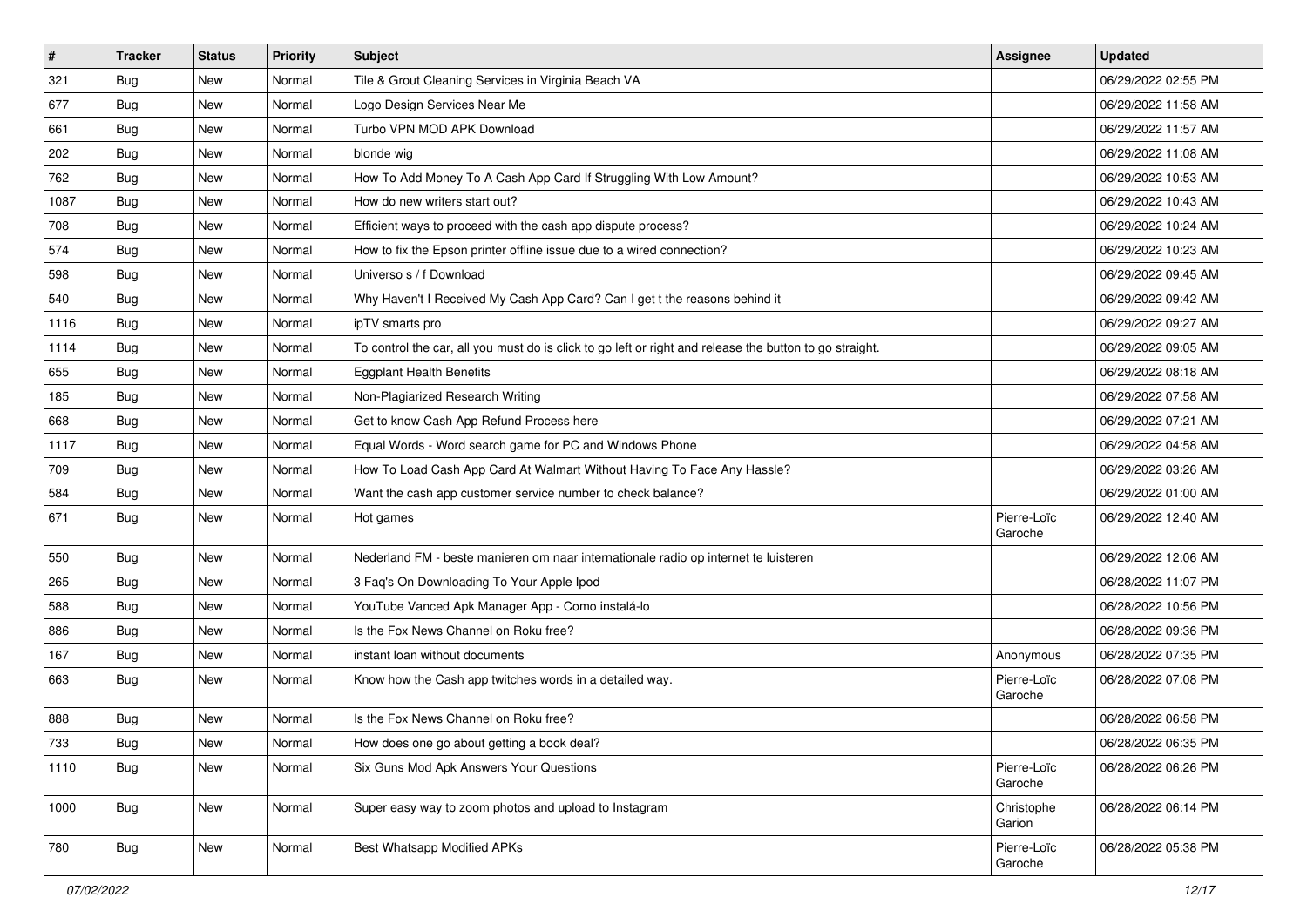| $\vert$ # | <b>Tracker</b> | <b>Status</b> | <b>Priority</b> | <b>Subject</b>                                                                                      | <b>Assignee</b>        | <b>Updated</b>      |
|-----------|----------------|---------------|-----------------|-----------------------------------------------------------------------------------------------------|------------------------|---------------------|
| 1115      | <b>Bug</b>     | New           | Normal          | How to access your saved favorite Tiktok                                                            |                        | 06/28/2022 03:59 PM |
| 980       | Bug            | New           | Normal          | Free Gas Cards for the Unemployed                                                                   |                        | 06/28/2022 02:54 PM |
| 969       | Bug            | New           | Normal          | Watch NCAA Football Live Match Free                                                                 |                        | 06/28/2022 01:31 PM |
| 729       | <b>Bug</b>     | New           | Normal          | Canon IJ Network Tool                                                                               |                        | 06/28/2022 01:10 PM |
| 828       | <b>Bug</b>     | <b>New</b>    | Normal          | Nursery management                                                                                  |                        | 06/28/2022 12:10 PM |
| 743       | Bug            | New           | Normal          | They promote 'pixel art' contests and a 'game jam' related to the work and figure of Carlos Casares |                        | 06/28/2022 12:04 PM |
| 981       | Bug            | New           | Normal          | VidMate Mod APK                                                                                     |                        | 06/28/2022 11:24 AM |
| 976       | Bug            | New           | Normal          | How to delete the cash app account history right now?                                               | Hamza<br>Bourbouh      | 06/28/2022 11:22 AM |
| 1129      | Bug            | <b>New</b>    | Normal          | how to enable direct deposit on cash app?                                                           |                        | 06/28/2022 10:44 AM |
| 997       | Bug            | New           | Normal          | 123.hp.com/laserjet                                                                                 |                        | 06/28/2022 09:48 AM |
| 821       | <b>Bug</b>     | New           | Normal          | Nicoo - A Review of the Popular Battle Royale Game                                                  |                        | 06/28/2022 08:30 AM |
| 548       | <b>Bug</b>     | <b>New</b>    | Normal          | Web N Logo Design                                                                                   |                        | 06/28/2022 08:24 AM |
| 722       | <b>Bug</b>     | New           | Normal          | Vergrößern Sie Instagram-Fotos mit instazoom                                                        | Christophe<br>Garion   | 06/28/2022 07:21 AM |
| 734       | Bug            | New           | Normal          | DR. STRANGE: Multiverse of Scheduling Madness!                                                      |                        | 06/28/2022 07:07 AM |
| 753       | <b>Bug</b>     | New           | Normal          | onlineessaygrader                                                                                   |                        | 06/28/2022 05:55 AM |
| 744       | Bug            | <b>New</b>    | Normal          | <b>Pixel Survive</b>                                                                                |                        | 06/28/2022 05:13 AM |
| 822       | <b>Bug</b>     | New           | Normal          | Dowload Your Boyfriend Game                                                                         |                        | 06/28/2022 04:56 AM |
| 620       | Bug            | New           | Normal          | Viagra Meds: Fastest & Quick Delivery On Your Doorstep - USA                                        |                        | 06/28/2022 04:33 AM |
| 965       | <b>Bug</b>     | <b>New</b>    | Normal          | Go with cash app customer service to know where I can load my cash app card                         |                        | 06/28/2022 04:30 AM |
| 685       | Bug            | New           | Low             | youtube thumbnail downloader                                                                        | Pierre-Loïc<br>Garoche | 06/28/2022 04:26 AM |
| 1105      | Bug            | New           | High            | What is Mahjong online?                                                                             |                        | 06/28/2022 03:47 AM |
| 983       | <b>Bug</b>     | New           | Normal          | Finding issue in tekken 3 game?                                                                     |                        | 06/28/2022 03:26 AM |
| 999       | Bug            | <b>New</b>    | Normal          | Is there a way to find Google Feud answers?                                                         |                        | 06/28/2022 01:27 AM |
| 348       | <b>Bug</b>     | New           | Normal          | Mold Removal Services in Chesapeake VA                                                              |                        | 06/28/2022 12:53 AM |
| 814       | <b>Bug</b>     | New           | Normal          | Stage Fright Cure                                                                                   | Pierre-Loïc<br>Garoche | 06/28/2022 12:31 AM |
| 714       | Bug            | New           | Normal          | Cuevana 3 Premium - Enjoy Your Favorite Movies and TV Shows on Your Smart TV                        |                        | 06/27/2022 11:43 PM |
| 939       | Bug            | New           | Normal          | Ability to change sound notifications                                                               | Christophe<br>Garion   | 06/27/2022 11:29 PM |
| 607       | Bug            | <b>New</b>    | Normal          | Vex 5                                                                                               |                        | 06/27/2022 11:24 PM |
| 595       | <b>Bug</b>     | <b>New</b>    | Normal          | RFM Online - une révolution dans la gestion de l'identité numérique                                 |                        | 06/27/2022 11:06 PM |
| 830       | <b>Bug</b>     | New           | Normal          | Poppy Playtime APK                                                                                  |                        | 06/27/2022 10:31 PM |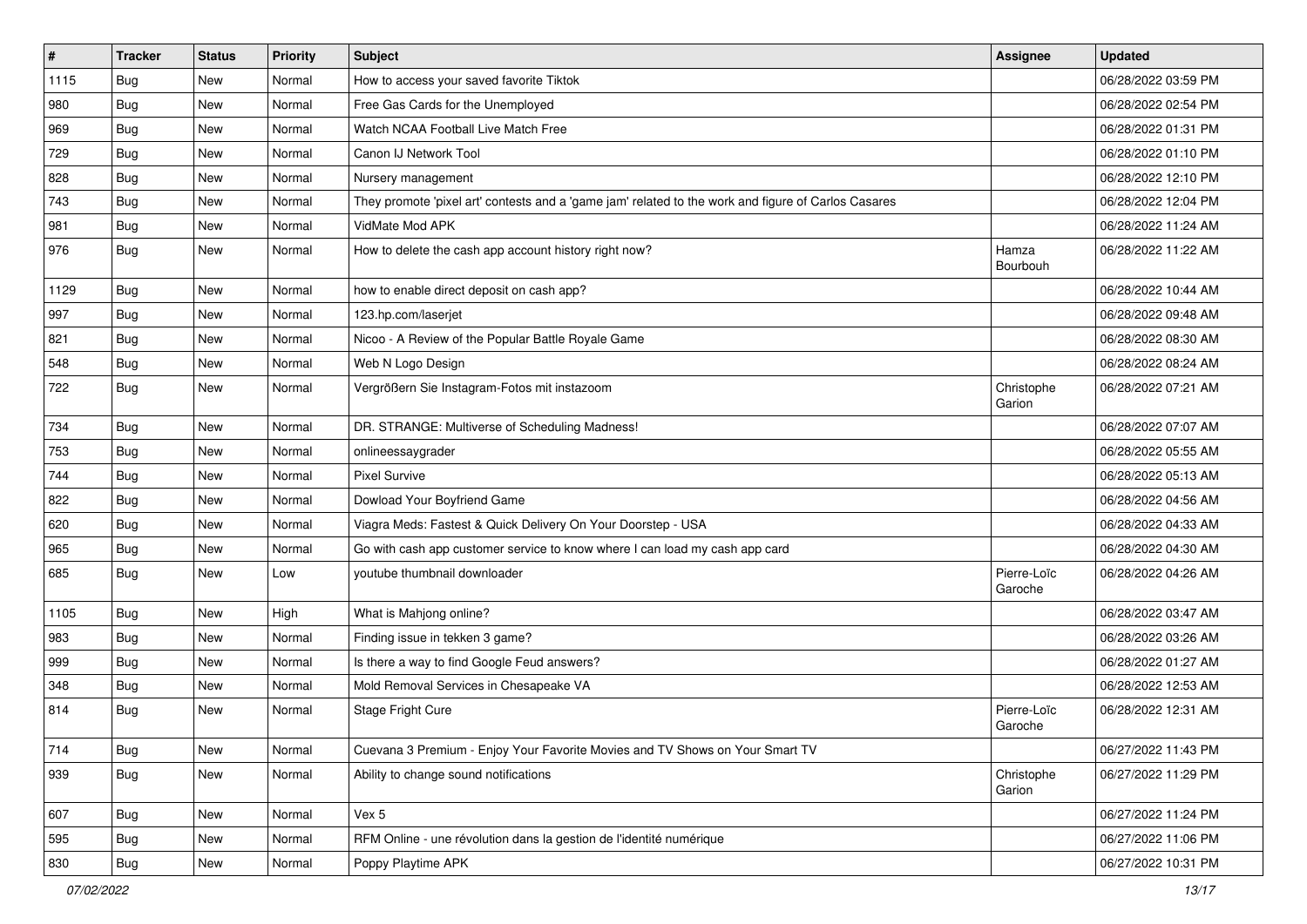| $\sharp$ | <b>Tracker</b> | <b>Status</b> | <b>Priority</b> | <b>Subject</b>                                                                         | <b>Assignee</b>        | <b>Updated</b>      |
|----------|----------------|---------------|-----------------|----------------------------------------------------------------------------------------|------------------------|---------------------|
| 737      | <b>Bug</b>     | New           | Normal          | How Do I Talk To A Live Person At Facebook If Anything Is Doubtful?                    |                        | 06/27/2022 09:59 PM |
| 948      | <b>Bug</b>     | <b>New</b>    | Normal          | Canon IJ Network Tool                                                                  |                        | 06/27/2022 09:30 PM |
| 215      | Bug            | New           | Normal          | How For Top Level Cell Phone For You                                                   |                        | 06/27/2022 09:19 PM |
| 73       | <b>Bug</b>     | New           | Urgent          | properties ID is not set in Json in EMF backend                                        | Pierre-Loïc<br>Garoche | 06/27/2022 09:11 PM |
| 971      | <b>Bug</b>     | New           | Normal          | How Do I Check Balance On Cash App Card With Optimum Ease?                             |                        | 06/27/2022 08:16 PM |
| 951      | Bug            | New           | Normal          | Canon.com/ijsetup                                                                      |                        | 06/27/2022 07:56 PM |
| 987      | Bug            | <b>New</b>    | Normal          | <b>Medicinal Mushrooms</b>                                                             |                        | 06/27/2022 07:13 PM |
| 739      | Bug            | New           | Normal          | law dissertation help                                                                  |                        | 06/27/2022 06:12 PM |
| 760      | <b>Bug</b>     | <b>New</b>    | Normal          | apkmod                                                                                 |                        | 06/27/2022 04:13 PM |
| 986      | Bug            | <b>New</b>    | Normal          | dbhdsvbhdf                                                                             | Christophe<br>Garion   | 06/27/2022 04:12 PM |
| 738      | Bug            | <b>New</b>    | Normal          | How Much Amount Do I Get Using The Referral Code For Cash App?                         |                        | 06/27/2022 03:58 PM |
| 953      | <b>Bug</b>     | New           | Normal          | Manga Dogs - Read Your Favorite Comics on Your Smartphone                              |                        | 06/27/2022 03:53 PM |
| 686      | Bug            | New           | Normal          | Welcome To The Most Demandable Mahipalpur Escorts Agency                               |                        | 06/27/2022 03:45 PM |
| 1119     | Bug            | <b>New</b>    | Normal          | Klondike Solitaire                                                                     |                        | 06/27/2022 03:00 PM |
| 274      | <b>Bug</b>     | New           | Normal          | How AI is transforming coupon marketing campaigns?                                     | Anonymous              | 06/27/2022 01:54 PM |
| 1128     | <b>Bug</b>     | New           | Normal          | cvjvfbdi                                                                               | Hamza<br>Bourbouh      | 06/27/2022 01:52 PM |
| 1101     | <b>Bug</b>     | <b>New</b>    | Normal          | How to Delete Cash App History at once?                                                |                        | 06/27/2022 01:33 PM |
| 233      | Bug            | <b>New</b>    | Normal          | Anauthorsway.com: My User Experience                                                   |                        | 06/27/2022 12:02 PM |
| 644      | <b>Bug</b>     | New           | Normal          | <b>TeaTV App Review</b>                                                                |                        | 06/27/2022 11:47 AM |
| 1118     | <b>Bug</b>     | New           | Normal          | Gameplay Minecraft                                                                     |                        | 06/27/2022 10:33 AM |
| 538      | <b>Bug</b>     | New           | Normal          | Will cash app refund money if scammed quickly?                                         |                        | 06/27/2022 10:25 AM |
| 792      | <b>Bug</b>     | <b>New</b>    | Normal          | What is Google Camera Mod?                                                             |                        | 06/27/2022 10:20 AM |
| 232      | Bug            | <b>New</b>    | Normal          | FM whatsapp messaging app.                                                             |                        | 06/27/2022 10:04 AM |
| 590      | <b>Bug</b>     | New           | Normal          | Follow proper initiatives to check my cash app card balance:                           |                        | 06/27/2022 09:57 AM |
| 675      | <b>Bug</b>     | New           | Normal          | What Are Smart Tactics To Fix Cash App Transfer Failed Hurdles?                        |                        | 06/27/2022 09:51 AM |
| 819      | Bug            | New           | Normal          | Metal Slug Apk para Android                                                            |                        | 06/27/2022 09:35 AM |
| 988      | <b>Bug</b>     | New           | Normal          | <b>Medicinal Mushrooms</b>                                                             |                        | 06/27/2022 09:33 AM |
| 959      | <b>Bug</b>     | New           | Normal          | Get connected with cash app team-How to get money off cash app at walmart without card |                        | 06/27/2022 08:52 AM |
| 158      | <b>Bug</b>     | New           | Normal          | dfghj zcvgh                                                                            |                        | 06/27/2022 07:28 AM |
| 996      | Bug            | New           | Normal          | Cricut.com/setup                                                                       |                        | 06/27/2022 07:12 AM |
| 807      | <b>Bug</b>     | New           | Normal          | 1v1Battle is a strategic action 'Build and shoot' game                                 |                        | 06/27/2022 06:52 AM |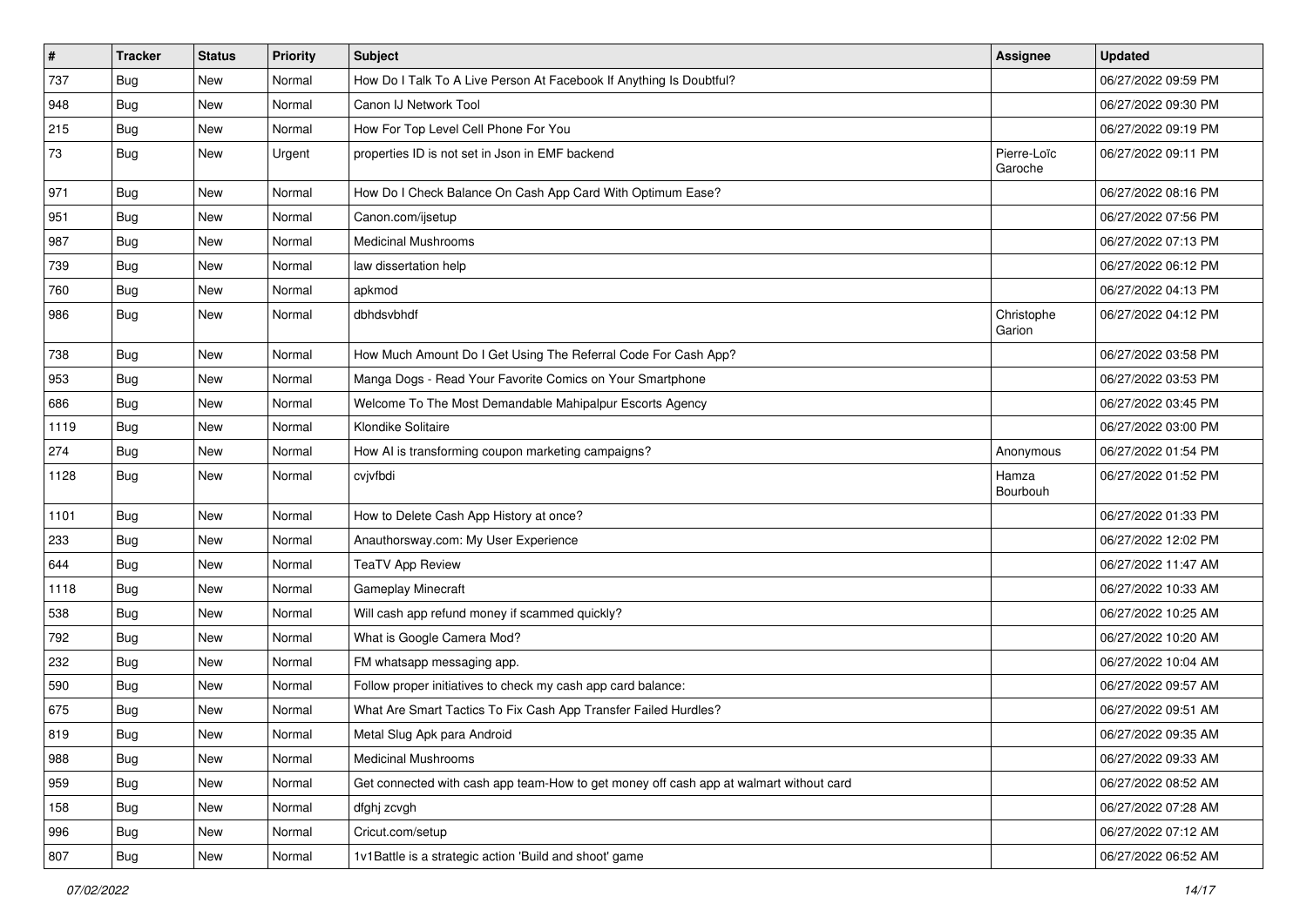| $\sharp$ | <b>Tracker</b> | <b>Status</b> | <b>Priority</b> | <b>Subject</b>                                                                                                                                                                                                                                    | Assignee               | <b>Updated</b>      |
|----------|----------------|---------------|-----------------|---------------------------------------------------------------------------------------------------------------------------------------------------------------------------------------------------------------------------------------------------|------------------------|---------------------|
| 727      | <b>Bug</b>     | New           | Normal          | Drive for speed simulator mod apk                                                                                                                                                                                                                 | Pierre-Loïc<br>Garoche | 06/27/2022 06:33 AM |
| 985      | <b>Bug</b>     | <b>New</b>    | Normal          | Find out the vitality of Facebook Phone Number:                                                                                                                                                                                                   |                        | 06/27/2022 05:39 AM |
| 978      | Bug            | New           | Normal          | Delamore Lodge is a place to stay.                                                                                                                                                                                                                |                        | 06/27/2022 04:57 AM |
| 1127     | Bug            | New           | Normal          | Is there any support to find Google Feud answers?                                                                                                                                                                                                 |                        | 06/27/2022 04:27 AM |
| 544      | <b>Bug</b>     | New           | Normal          | Hey! I had a very cool idea to order our general picture on canvas for my family as a gift. But couldn't find a good<br>one. Once my friend advised me this article in which I found what I was looking for and gave a cool gift to my<br>family. |                        | 06/27/2022 04:10 AM |
| 596      | Bug            | New           | Normal          | <b>Kids Games</b>                                                                                                                                                                                                                                 |                        | 06/27/2022 04:08 AM |
| 966      | <b>Bug</b>     | <b>New</b>    | Normal          | How to Download the Filmes                                                                                                                                                                                                                        |                        | 06/27/2022 03:25 AM |
| 468      | <b>Bug</b>     | New           | Normal          | Floor Cleaning Westchester MA                                                                                                                                                                                                                     |                        | 06/27/2022 02:41 AM |
| 1112     | Bug            | New           | Normal          | What Cash App Policy Says If Random Person Sent Me Money On Cash App?                                                                                                                                                                             |                        | 06/27/2022 02:39 AM |
| 1001     | Bug            | New           | Normal          | Venmo Keep Saying Error?                                                                                                                                                                                                                          |                        | 06/27/2022 02:20 AM |
| 154      | <b>Bug</b>     | New           | Normal          | fdgyyrut gyrtrw                                                                                                                                                                                                                                   |                        | 06/27/2022 01:21 AM |
| 758      | Bug            | <b>New</b>    | Normal          | How Do I Study Consistently For Hours?                                                                                                                                                                                                            |                        | 06/27/2022 12:49 AM |
| 998      | <b>Bug</b>     | New           | Normal          | Is It Hard to Solve Wordle An                                                                                                                                                                                                                     |                        | 06/27/2022 12:24 AM |
| 992      | <b>Bug</b>     | <b>New</b>    | Normal          | So vergrößern Sie Ihr Instagram-Profilbild                                                                                                                                                                                                        |                        | 06/26/2022 11:29 PM |
| 748      | Bug            | <b>New</b>    | Normal          | Il y a quelques façons d'obtenir des sonneries gratuites pour votre iPhone                                                                                                                                                                        |                        | 06/26/2022 11:24 PM |
| 962      | <b>Bug</b>     | New           | Normal          | Kostenlose Hörbücher                                                                                                                                                                                                                              |                        | 06/26/2022 10:45 PM |
| 938      | <b>Bug</b>     | New           | Normal          | Would you like to have your own ringtone                                                                                                                                                                                                          | Christophe<br>Garion   | 06/26/2022 09:54 PM |
| 302      | Bug            | New           | Normal          | Auto Electrical Repair Services in Norcross GA                                                                                                                                                                                                    |                        | 06/26/2022 07:49 PM |
| 970      | Bug            | <b>New</b>    | Normal          | The Amount Of Time Does Cash App Direct Deposit Time Take?                                                                                                                                                                                        |                        | 06/26/2022 07:32 PM |
| 1104     | <b>Bug</b>     | New           | Normal          | Idle game fix bug                                                                                                                                                                                                                                 |                        | 06/26/2022 06:52 PM |
| 752      | <b>Bug</b>     | <b>New</b>    | Normal          | Plagerism checker                                                                                                                                                                                                                                 |                        | 06/26/2022 06:33 PM |
| 795      | Bug            | New           | Normal          | Drift Boss - Exciting Race                                                                                                                                                                                                                        |                        | 06/26/2022 06:32 PM |
| 1108     | <b>Bug</b>     | New           | Normal          | Six Guns Mod Apk Answers Your Questions                                                                                                                                                                                                           |                        | 06/26/2022 06:26 PM |
| 585      | <b>Bug</b>     | New           | Normal          | What is cash app help number?                                                                                                                                                                                                                     |                        | 06/26/2022 06:21 PM |
| 825      | <b>Bug</b>     | New           | Normal          | Lucky Patcher Download                                                                                                                                                                                                                            |                        | 06/26/2022 06:09 PM |
| 1096     | <b>Bug</b>     | New           | Normal          | Race and experience new life.                                                                                                                                                                                                                     |                        | 06/26/2022 06:07 PM |
| 203      | Bug            | New           | Low             | Airport Taxi Guildford                                                                                                                                                                                                                            | Anonymous              | 06/26/2022 06:03 PM |
| 730      | Bug            | New           | Normal          | Canon IJ Network Tool                                                                                                                                                                                                                             |                        | 06/26/2022 05:51 PM |
| 152      | <b>Bug</b>     | New           | High            | professional bridal makeup artist                                                                                                                                                                                                                 | Christophe<br>Garion   | 06/26/2022 05:44 PM |
| 974      | Bug            | New           | Normal          | Watch NCAA Football Live Streaming Free                                                                                                                                                                                                           |                        | 06/26/2022 05:33 PM |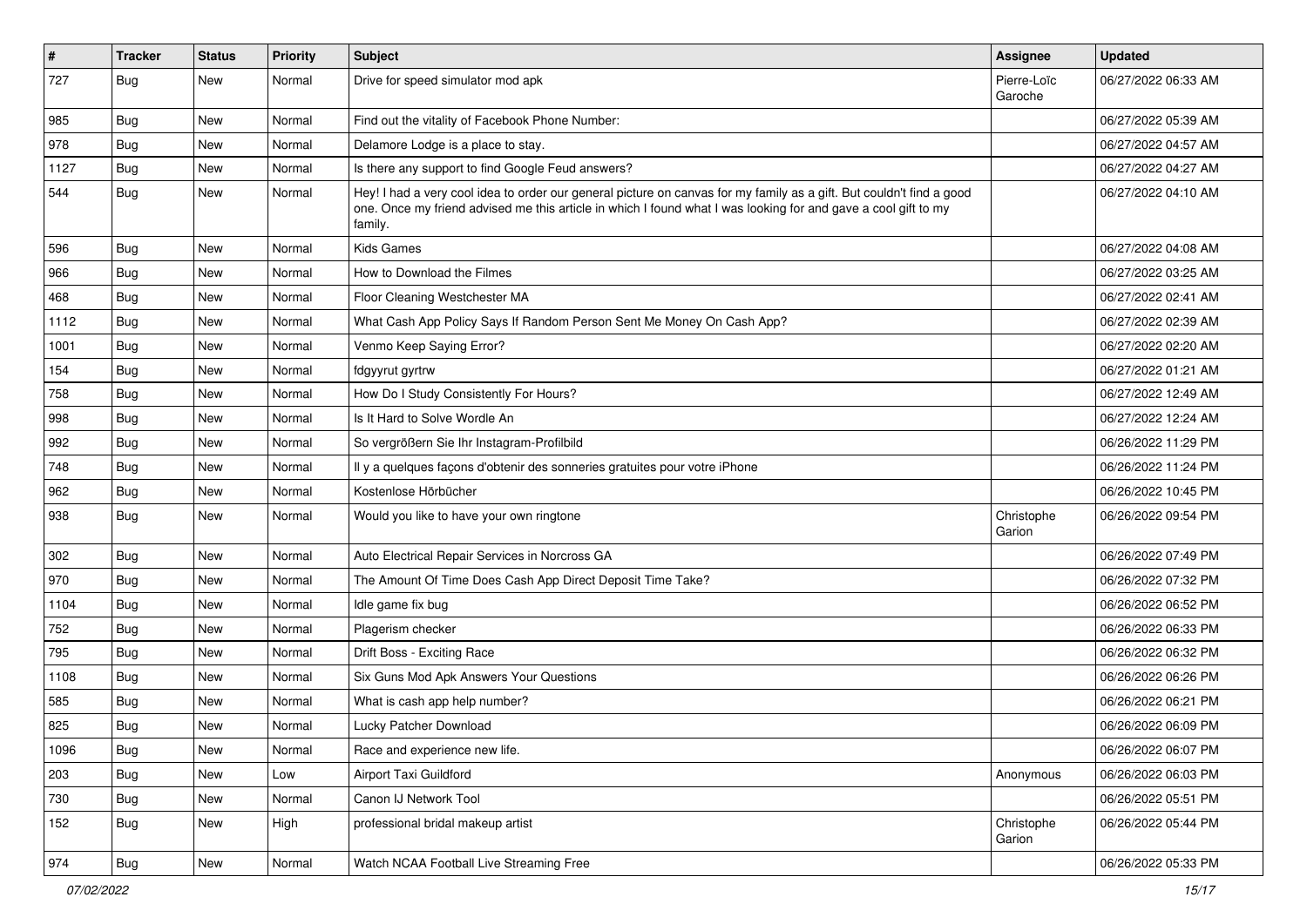| $\vert$ #     | <b>Tracker</b> | <b>Status</b> | Priority | Subject                                                                    | <b>Assignee</b>      | <b>Updated</b>      |
|---------------|----------------|---------------|----------|----------------------------------------------------------------------------|----------------------|---------------------|
| 1098          | Bug            | New           | Normal   | Life of a Fisherman                                                        |                      | 06/26/2022 05:16 PM |
| 535           | <b>Bug</b>     | New           | Normal   | Getting Tangled Problems When You Try To Apply For Cash App Delete Account | Christophe<br>Garion | 06/26/2022 04:51 PM |
| $ 940\rangle$ | Bug            | <b>New</b>    | Normal   | What is Plex and Is Plex Legal?                                            |                      | 06/26/2022 04:50 PM |
| 580           | Bug            | New           | High     | What is Narrative Essay?                                                   | Christophe<br>Garion | 06/26/2022 04:49 PM |
| 750           | <b>Bug</b>     | New           | Normal   | Create a Report Template                                                   |                      | 06/26/2022 04:27 PM |
| 1097          | Bug            | <b>New</b>    | Normal   | Race and experience new life.                                              |                      | 06/26/2022 04:22 PM |
| 631           | <b>Bug</b>     | New           | Normal   | How Can I Load Cash App Card at Walmart straight away?                     |                      | 06/26/2022 04:07 PM |
| 732           | Bug            | New           | Normal   | Get rectifications steps about why cash app transfer failed                |                      | 06/26/2022 03:28 PM |
| 961           | <b>Bug</b>     | <b>New</b>    | Normal   | TeaTv is an Android                                                        |                      | 06/26/2022 02:02 PM |
| 754           | Bug            | New           | Normal   | Cómo descargar tonos gratis de teléfono celular                            |                      | 06/26/2022 01:56 PM |
| 768           | Bug            | <b>New</b>    | Normal   | Where can you buy best jackets online?                                     |                      | 06/26/2022 01:50 PM |
| 144           | Bug            | New           | Normal   | curly bob lace front wigs                                                  |                      | 06/26/2022 01:44 PM |
| 749           | <b>Bug</b>     | New           | Normal   | The Best Bubble Shooter Game for Android                                   |                      | 06/26/2022 12:12 PM |
| 941           | Bug            | <b>New</b>    | Normal   | is Disney Now and Disney Plus different?                                   |                      | 06/26/2022 12:10 PM |
| 1120          | <b>Bug</b>     | New           | Normal   | Summary of 5 best coloring apps on phones                                  |                      | 06/26/2022 11:32 AM |
| 952           | <b>Bug</b>     | New           | Normal   | Canon IJ Network Tool                                                      |                      | 06/26/2022 10:35 AM |
| 993           | Bug            | New           | Normal   | IO Games Free Online                                                       |                      | 06/26/2022 09:41 AM |
| 989           | <b>Bug</b>     | New           | Normal   | Barewoods Wax Cigar                                                        |                      | 06/26/2022 09:19 AM |
| 706           | Bug            | <b>New</b>    | Normal   | How Can You Cancel A Cash App Payment Without Any Prior Information?       |                      | 06/26/2022 09:13 AM |
| 958           | Bug            | New           | Normal   | Avail Cash app support service to know Sutton bank cash app number         |                      | 06/26/2022 08:46 AM |
| 984           | <b>Bug</b>     | New           | Normal   | How to disable, permanently delete Twitter account on phone, PC            |                      | 06/26/2022 08:28 AM |
| 747           | <b>Bug</b>     | New           | Normal   | How to Install Tyflex Plus on Your Android Device                          |                      | 06/26/2022 08:16 AM |
| 874           | <b>Bug</b>     | New           | Normal   | Cómo descargar Minecraft Apk                                               |                      | 06/26/2022 08:01 AM |
| 1102          | <b>Bug</b>     | <b>New</b>    | Normal   | Charlottesville Travel Guide?                                              |                      | 06/26/2022 07:44 AM |
| 964           | <b>Bug</b>     | New           | Normal   | Can I Fix Cash App Transfer Failed Issues By Adding Sufficient Funds?      |                      | 06/26/2022 07:21 AM |
| 728           | <b>Bug</b>     | New           | Normal   | Will Cash App refund money if scammed? Hitches With Optimum Ease           |                      | 06/26/2022 06:15 AM |
| 977           | Bug            | New           | Normal   | Fans of the Old Country will like this book.                               |                      | 06/26/2022 05:54 AM |
| 990           | Bug            | <b>New</b>    | Normal   | Mushrooms                                                                  |                      | 06/26/2022 05:41 AM |
| 198           | <b>Bug</b>     | New           | Normal   | DR. RECKEWEG R42 (HAEMOVENIN) (22ML)                                       |                      | 06/26/2022 05:31 AM |
| 946           | <b>Bug</b>     | New           | Normal   | What is Plex and Is Plex Legal?                                            |                      | 06/26/2022 05:23 AM |
| 950           | <b>Bug</b>     | New           | Normal   | ij.start canon                                                             |                      | 06/26/2022 04:35 AM |
| 310           | <b>Bug</b>     | New           | Normal   | Mattress Cleaning Services in Virginia Beach VA                            |                      | 06/26/2022 04:33 AM |